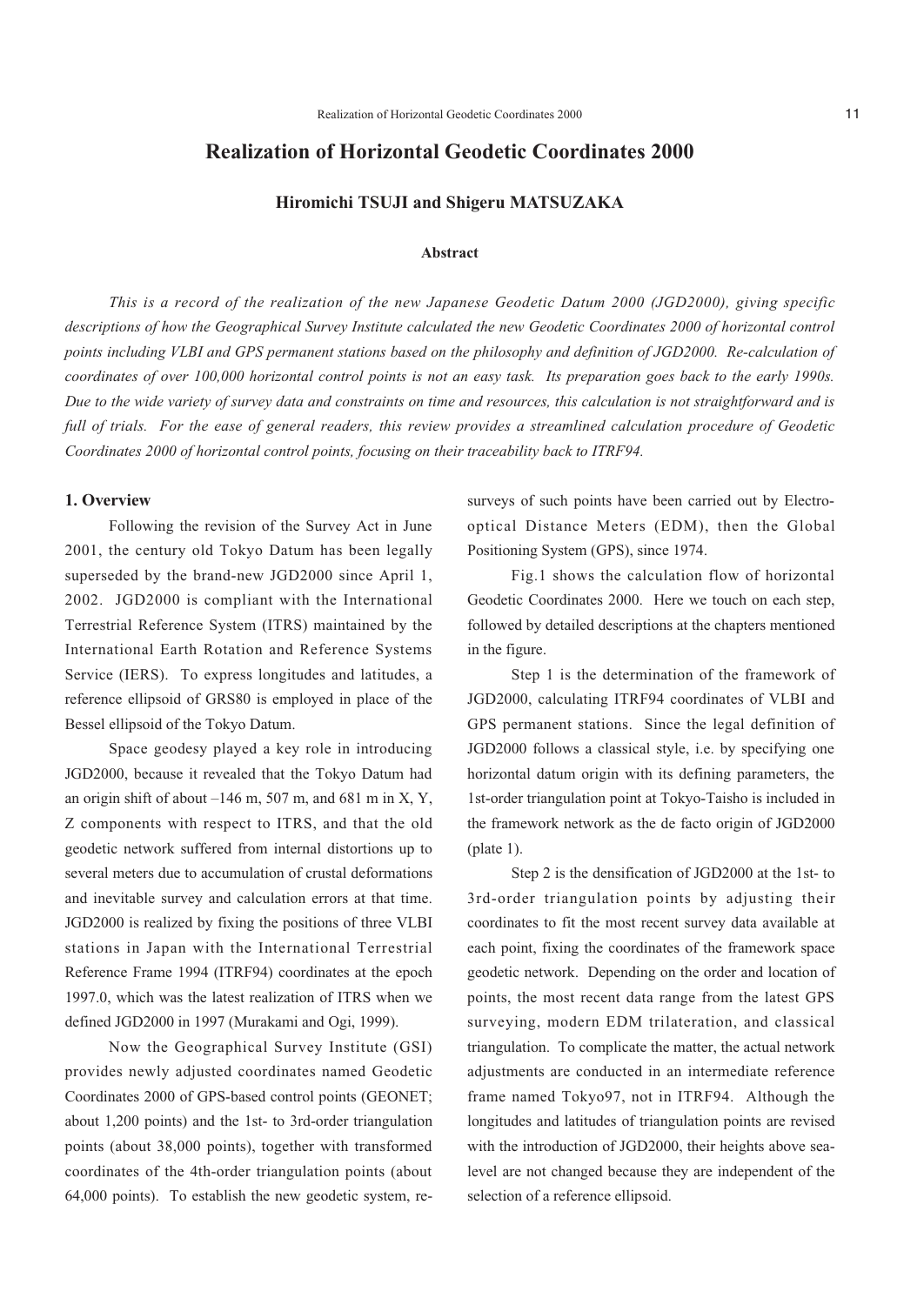12 Bulletin of the Geographical Survey Institute, Vol.51 March, 2004



\* Tokyo97 is defined as the intermediate reference frame that has the same ellipsoid (i.e. Bessel) and origin (i.e. Tokyo-Taisho 1st-order triangulation point) as the Tokyo Datum, and the same orientation and scale as ITRF94.

**Fig. 1** Flow of Calculation of Horizontal Geodetic Coordinates 2000

Step 3 is the determination of Geodetic Coordinates 2000 of the 4th-order triangulation points, which have been established to promote cadastral surveys since the 1950s. Since re-adjustment of survey data at these 64,000 points was not realistic in addition to the Step 2 procedure, GSI decided to take the second best by introducing a precise datum transformation program that uses local transformation parameters determined from the coordinate differences of the 1st- to 3rd-order triangulation points between JGD2000 and the Tokyo Datum.

Details of this calculation are documented in Japanese references on Geodetic Coordinates 2000 (e.g. Notazawa, 1999; Takahashi, 1999; GSI, 2003a). This paper provides a review on the calculation procedure of horizontal Geodetic Coordinates 2000 for general readers.

## **2. Horizontal Geodetic Coordinates 2000 of Space Geodetic Network**

Space geodetic techniques have shown a remarkable development in the past two decades and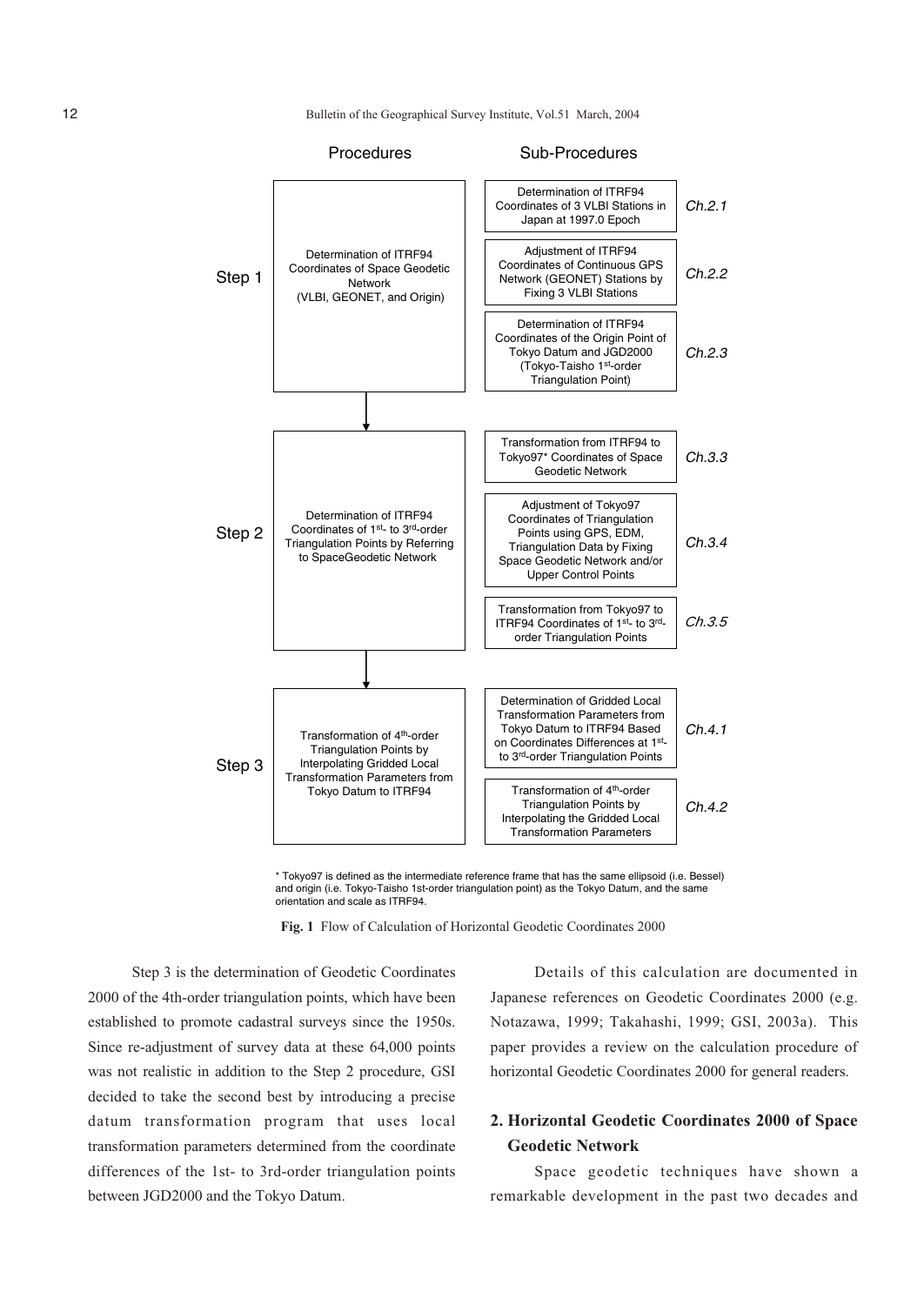enabled the geodetic/geophysical communities to conduct truly global observations with unprecedented precision. Their internal precision in coordinate determination has reached a few mm to 1 cm at present. GSI started experimenting with these techniques in the early 1980s and as their precision and reliability were established through number of experiments and observations, successfully constructed nationwide space geodetic networks of VLBI and GPS. Japan is now covered by one of the densest space geodetic networks in the world.

After GSI's decision to revise Japan's geodetic reference in 1993, the first step was to establish the fundamental network of new frame by space-geodetic techniques. This chapter describes the process, data and results of the endeavor. The major part of calculation was completed in 1997.

## **2.1 VLBI**

### **2.1.1 Brief History of GSI's VLBI Activity**

GSI began to utilize VLBI technology for geodetic surveys in 1981 by developing a transportable VLBI system with a 5 m antenna fully supported by the Radio Research Laboratory (RRL), which was reorganized as the Communications Research Laboratory (CRL) in 1988, a pioneer of VLBI technology in Japan. The first experiment was conducted using the 5 m antenna system at Tsukuba and the 26 m antenna at RRL's Kashima branch in 1984. Then, mobile VLBI experiments were conducted from 1986 to 1994, between 10 sites (9 in Japan and one in the Republic of Korea) and Kashima. GSI also developed more compact systems with 2.4 and 3.8 m antennas during that time. In 1992 the ownership of the Kashima 26 m antenna was transferred from CRL to GSI and GSI shifted its VLBI strategy from mobile to fixed observations with larger antennas and began to actively engage in international experiments with the 26 m antenna (Plate 2). GSI newly built 4 fixed stations in Shintotsukawa, Tsukuba, Chichijima and Aira. Rapid development of GPS technology and expansion of its network for geodetic observations in the late 1980s and early 90s caused geodetic VLBI to become a fundamental reference tool for geodetic systems. Kahisma-26m was dismantled in 2003 because of its aged equipment.

At present, GSI operates 4 fixed stations and while conducting monthly domestic experiments, participates in more than 50 international experiments with Tsukuba-32m as the successor to Kashima-26m. For data analysis, Calc/Solve developed by NASA/GSFC has been used for domestic data reduction. The International VLBI Service for Geodesy and Astrometry (IVS) takes care of international experiments and provides Earth Orientation Parameters (EOP), Terrestrial Reference Frame (TRF), and Celestial Reference Frame (CRF) products to users in the world. Table 1 summarizes mobile VLBI experiments and Table 2 is the list of fixed stations.

**Table 1** Mobile VLBI experiments of GSI

| Site name     | Year             | Antenna<br>diameter | Fixed<br>station |
|---------------|------------------|---------------------|------------------|
| Tsukuba       | 1984 - 1991      | 5m                  |                  |
| Shintomi      | 1986, 1988, 1993 | 5m                  |                  |
| Chichijima    | 1987, 1989       | 5m                  | Kashima          |
| Shintotsukawa | 1990             | 5m                  | 26m              |
| Mizusawa      | 1991             | 5m                  |                  |
| Sagara        | 1992             | 5m                  |                  |
| Kanozan       | 1993, 1994       | $*2.4m$             | Kashima<br>34m   |
| Kainan        | 1993             | 5m                  | 26m              |
| Tonami        | $1994*$          | $*2.4m$             | 34m              |
| Swon $**$     | 1995             | 3.8 <sub>m</sub>    | 26m              |

\* single frequency experiments; \*\* in the Republic of Korea

**Table 2** Fixed VLBI stations of GSI

| Name          | Operation period | Antenna diameter |
|---------------|------------------|------------------|
| Shintotsukawa | 1996-            | 3.8 <sub>m</sub> |
| Tsukuba       | 1998-            | 32m              |
| Kashima       | 1967-2002        | 26m              |
| Chichijima    | 1997-            | 10 <sub>m</sub>  |
| Aira          | 1997-            | 10m              |

## **2.1.2 Network and the Reference Point for JGD2000**

VLBI stations relevant to the construction of JGD2000 are shown in Plate 3. Kashima-26m was chosen as the origin of the framework of JGD2000 as it had a long history of international and domestic observations. Its position and velocity had been determined with high precision through international projects such as CDP, DOSE and CORE since 1984.

The reference epoch for JGD2000 was determined as 1997 January 1, 0h UTC (1997.0) and the position at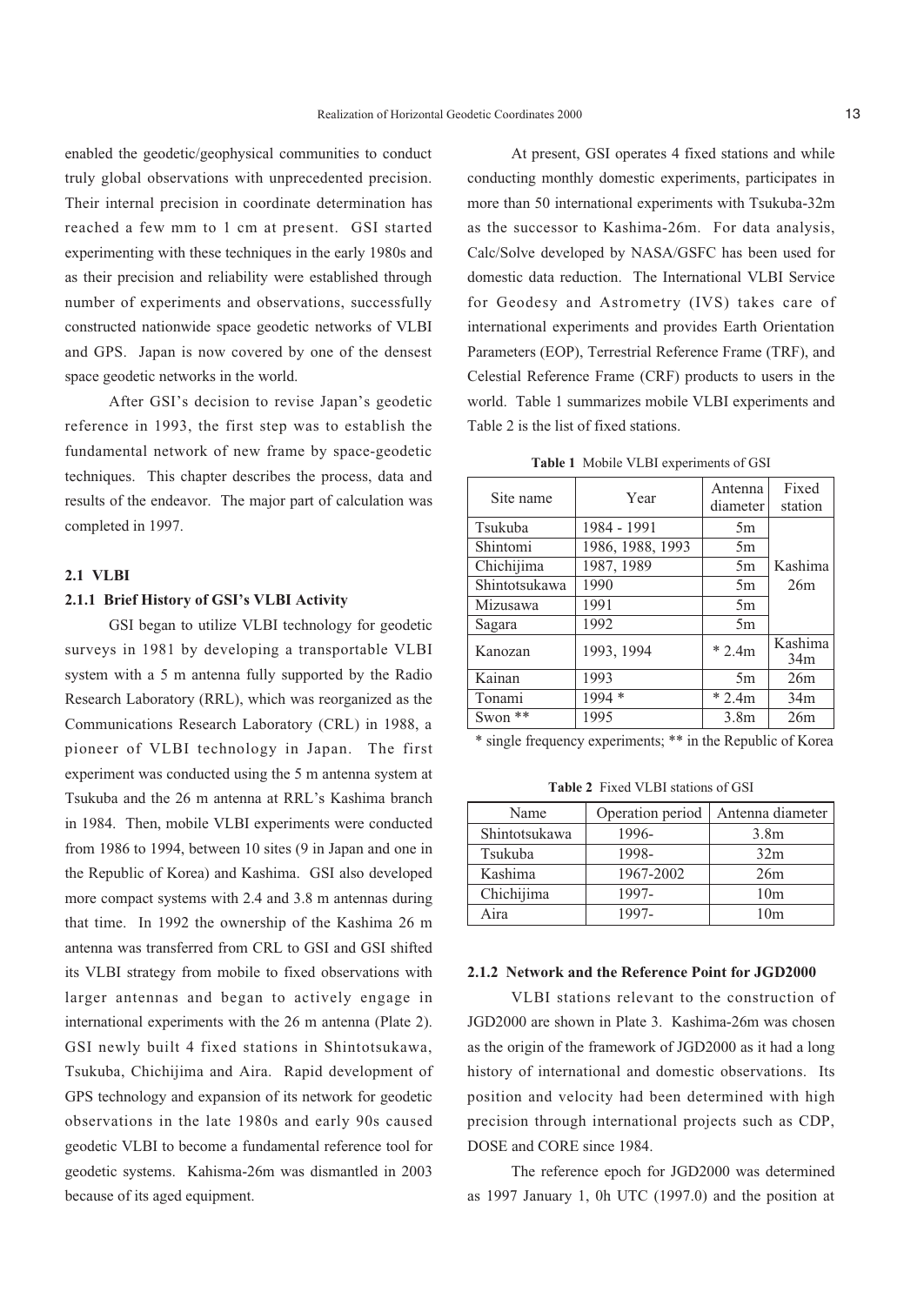1997.0 of Kashima-26m in the latest global frame, ITRF94, was chosen as the reference of the new geodetic system.

Here are the position (m) and velocity (m/year) of Kashima-26m as of 1993.0 in ITRF94 by IERS.

| $X^{\cdot}$ | $-3997892.2680 \pm 0.0070$ |
|-------------|----------------------------|
| Y:          | $3276581.2620 \pm 0.0070$  |
| $Z$ :       | $3724118.2880 \pm 0.0089$  |
| Vx          | $-0.0018 \pm 0.0019$       |
| Vy:         | $0.0014 \pm 0.0016$        |

 $Vz$ :  $-0.0144 \pm 0.0021$ 

We adopted the following values for the position of Kashima-26m at 1997.0 by adding the changes, i.e. velocity multiplied by 4 years, to 1993.0 values.

- X: –3997892.2752
- Y: 3276581.2676
- Z: 3724118.2304

These values were held fixed for the domestic VLBI analysis and the adjustment of the fundamental network for the new geodetic system.

#### **2.1.3 VLBI Data and Connection to GPS Network**

We considered long baselines determined by VLBI provide fundamental set of data for the framework of JGD2000. Five mobile sites (Mizusawa, Sagara, Kaian, Shintomi and Chichijima) and one fixed station (Shintotsukawa) were used for the evaluation of VLBI-GPS combination. In the combination and comparison of VLBI data with GPS or traditional survey data, connection to GPS observation point or ground marker had to be precisely determined. The reference point for VLBI is at the intersection of the azimuth and elevation axes. Although the method varied between small antennas (direct) and large ones (indirect), relative vectors from the nearby ground marker to the VLBI reference were determined within a 1 cm accuracy (GSI, 2003a).

Comparing VLBI solutions by Calc/Solve with GPS (nearby GEONET + connection) solutions, we chose 2 other VLBI sites, Shintotsukawa (not mobile) and Kainan (mobile) along with Kashima-26m, for the fixed points in the adjustment with GEONET. Below is the treatment of VLBI sites in the fundamental adjustment.

• Shintotsukawa: Fixed. Regular experiments since 1996.

- Mizusawa: Adjusted. Only one mobile experiment.
- Sagara: Adjusted. Only one mobile experiment.
- Kainan: Fixed. However, only one experiment was conducted at this site, suitable for the fixed point for the western part of Japan. Kashima's velocity was used for the reduction of position to 1997.0.
- Shintomi: Adjusted. Site position changed after 2 big earthquakes nearby in 1996.

In Table 3 the positions of VLBI reference marker on the ground are listed. Table 4 is the relative vectors from the ground markers to Kashima-26m. KS-13 was adopted for later calculation.

|  |  | Table 3 VLBI reference positions in ITRF94 |  |  |  |
|--|--|--------------------------------------------|--|--|--|
|--|--|--------------------------------------------|--|--|--|

| Site name     | Epoch  |              | Position (m)    |
|---------------|--------|--------------|-----------------|
| Shintotsukawa | 1997.0 | X            | $-3642139.6683$ |
|               |        | Y            | 2861494.7501    |
|               |        | Ζ            | 4370358.9025    |
| Shintomi      | 1997.0 | $\mathbf{X}$ | $-3582765.6676$ |
|               |        | Y            | 4052031.4359    |
|               |        | Z            | 3369018.3817    |
| Kainan        | 1997.0 | $\mathbf{X}$ | $-3751040.3551$ |
|               |        | Y            | 3721052.3198    |
|               |        | Ζ            | 3560816.7309    |
| Mizusawa      | 1993.0 | $\mathbf{X}$ | $-3862409.5028$ |
|               |        | Y            | 3105013.0619    |
|               |        | Z            | 4001942.3739    |
| Sagara        | 1993.0 | $\mathbf{X}$ | $-3913435.3223$ |
|               |        | Y            | 3501120.6085    |
|               |        | Z            | 3608591.3088    |
| Chichijima    | 1997.0 | $\mathbf{X}$ | -4489353.7203   |
|               |        | Y            | 3482987.4593    |
|               |        | Ζ            | 2887929.3978    |

**Table 4** 3D-vectors to Kashima-26m. Unit is in meters.

| Point name                 | X       |                           |                  |
|----------------------------|---------|---------------------------|------------------|
| Tape-storage-house (KS-13) | 27.033  |                           | $20.626$ –12.580 |
| $34m$ -ground (KS-14)      | 283.019 |                           | 174.426 116.342  |
| $CB$ -center (KS-15)       |         | $87.495$ -106.463 150.959 |                  |

In April and May 1997, a local tie campaign was conducted at every VLBI site. 24-hour GPS observation was carried out between the VLBI ground marker and 3 or more GEONET points. Analysis was done by GAMIT and the results were carried over to the later adjustment.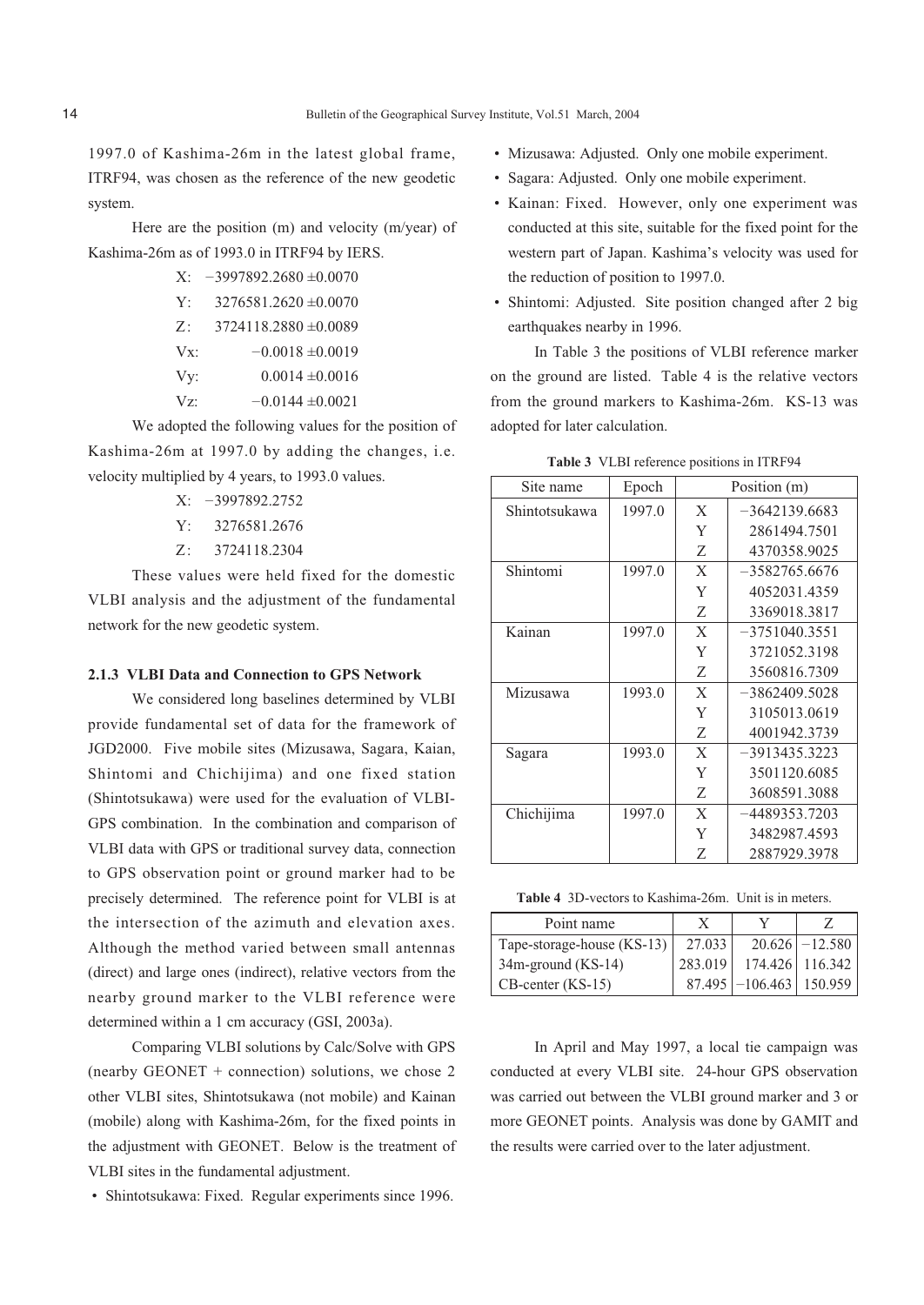#### **2.1.4 Discussion**

As an example of data evaluation, we compared the calculated Shintotsukawa coordinates with the latest VLBI results in 1996-1998 (Table 5). Good agreement of the two indicates that there will be no large systematic errors in the fundamental VLBI network for JGD2000.

**Table 5** Comparison of JGD2000 and VLBI results (1996- 1998) at Shintotsukawa VLBI station in ITRF94 at 1997.0. NEU are components of the local geodetic coordinate system.

| JGD2000        | VI BI          | Difference (m) |   |          |
|----------------|----------------|----------------|---|----------|
| $-3642139.668$ | $-3642139.659$ | $-0.009$       |   | 0.007    |
| 2861494.750    | 2861494.748    | $-0.002$       | E | $-0.007$ |
| 4370358.902    | 4370358.898    | $-0.004$       |   | 0.001    |

## **2.2 Continuous GPS Network (GEONET)**

#### **2.2.1 History of Continuous Observation Network**

The first continuous GPS observation network was constructed on the east coast of Izu peninsula to monitor the crustal deformation caused by a swarm of earthquakes off the Izu coast in 1989. In 1994, COSMOS-G2 with 110 stations began to monitor the South-Kanto and Tokai region and the nationwide Grapes network with 100 stations was also established. Both networks successfully detected coseismic and postseismic crustal deformation caused by big earthquakes in Hokkaido and the Kinki region, i.e. Hokkaido-Toho-Oki (1994, M8.1) and Hyogo-Ken Nanbu (1995, M7.2). In 1996 GSI combined COSMOS and Grapes and added 400 more stations to build a denser nationwide network called GEONET. It grew to consist of more than 950 stations in 2002 and 1,200 in 2004 with an average distance of 20 km, one of the most densely constructed continuous GPS observation networks in the world. Three analysis software packages, GIPSY, BERNESE and GAMIT/GLOBK, are available at GSI. BERNESE is used for routine crustal deformation analysis (Hatanaka et al., 2003).

### **2.2.2 Network and Data**

In 1996-1997, 612 stations in the GEONET and 4 other continuous observation stations for orbit determination were in operation (Plate 4). Two major families of receivers, Trimble and Topcon, were used in the network. As we set the reference epoch for JGD2000 as 1997.0, data from 6 days of observation, 1996/12/27, 28, 31, 1997/1/1, 4, 5, were chosen. 595 points out of 616 with more than 5 days of data in the period were used for the calculation.

### **2.2.3 Reference Point for GPS and Calculation**

Similar to VLBI, the reference position of the GPS survey has to be designated unambiguously. The phase center of the GPS antenna is the ideal choice but we took the base-surface of the antenna as the reference taking into account the reported errors of antenna constant (distance from the base-surface to phase center) provided by the manufacturers. The adopted constants are listed in Table 6.

GAMIT/GLOBK software (MIT&SIO, 1997 and Herring, 1997) was employed to calculate and adjust the positions of the space-geodetic network in the ITRF94. The procedure we took was as follows:

- a) First, block-wise and receiver-wise daily GPS solutions were calculated by GAMIT ver.9.56.
- b) Daily solution was obtained by GLOBK ver.4.12H to combine and adjust GPS solutions, VLBI and Tokyo-Taisho (see next section) data. VLBI points connected the two kinds of receiver networks.
- c) Final coordinates at 1997.0 were the means of 5 or more of solution b).

Three VLBI positions were held fixed and the positions of 4 VLBI, 595 GEONET points and Tokyo-Taisho were adjusted to construct the framework of JGD2000.

**Table 6** Antenna constants for GEONET

| Antenna type | Constant $(m)$ | Source                    |
|--------------|----------------|---------------------------|
| Topcon       | 0.087          | National Geodetic Survey, |
| Trimble      | 0.083          | <b>USA</b>                |
| Leica        | 0.073          | GSI, Japan                |

#### **2.2.4 Results and Evaluation**

The standard error of GEONET coordinates was 2 mm for horizontal and 10 mm for vertical components and the daily and mean value agree within 2 cm for horizontal and 5 cm for the vertical. In comparison with the VLBI solutions, the adjusted value agrees within 3 cm in horizontal and 6 cm in vertical.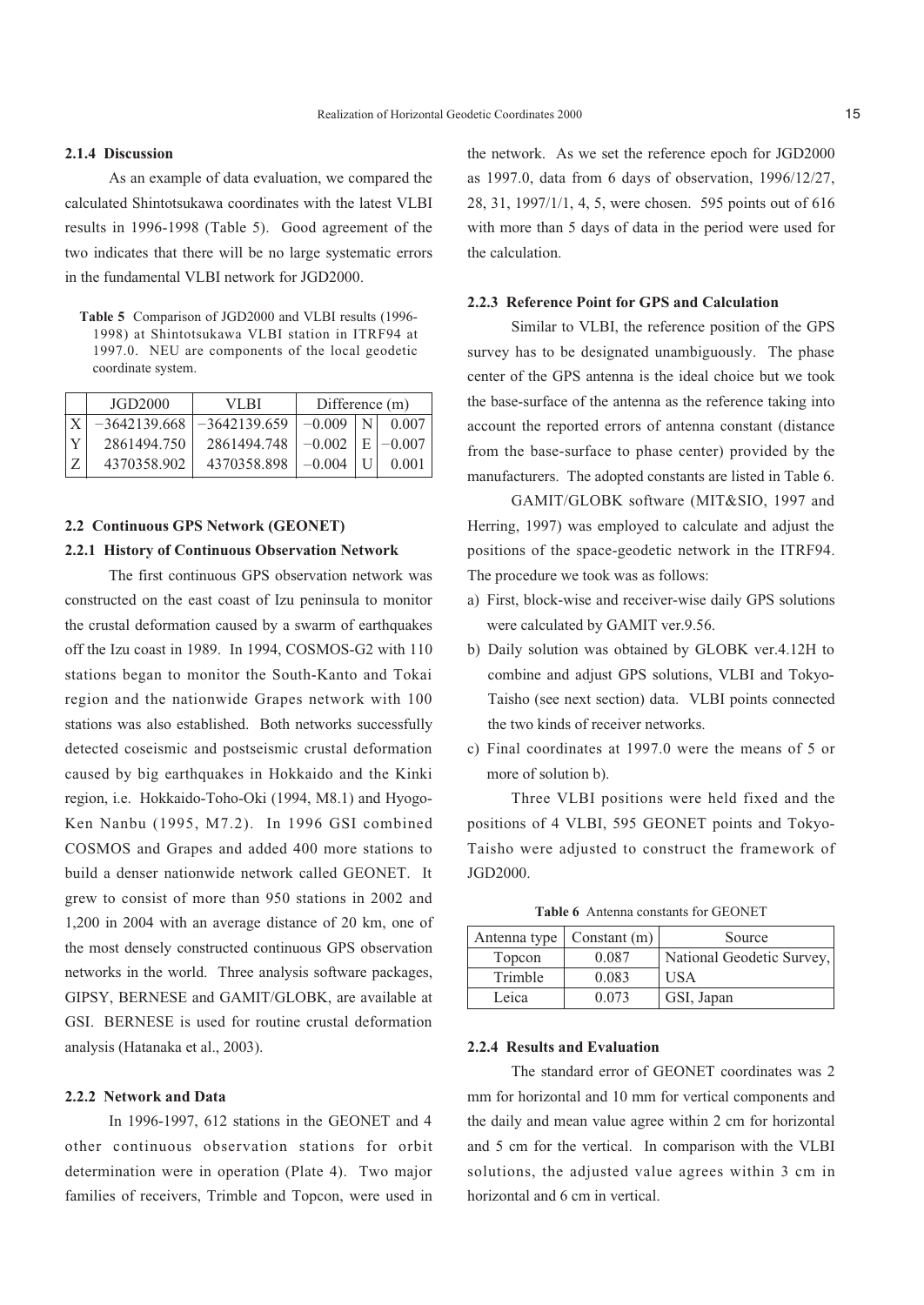Two fixed VLBI stations began operating after the adjustment of GEONET coordinates. We checked the JGD coordinates by comparing the VLBI and GPS solutions. The GPS solutions were obtained by observations between nearby GEONET points and the ground marker. The agreement is good enough as depicted in Table 7.

| Station name | VLBI - GPS (m) |          |   |          |
|--------------|----------------|----------|---|----------|
| Aira         | X              | 0.014    | N | 0.010    |
|              | Y              | $-0.028$ | E | 0.008    |
|              | Z              | $-0.007$ | H | $-0.029$ |
| Chichijima   | X              | $-0.035$ | N | $-0.031$ |
|              | Y              | 0.008    | E | 0.015    |
|              | Z              | $-0.018$ |   | 0.021    |

|  |  | <b>Table 7</b> Comparison of VLBI and GPS in ITRF94 at 1997.0 |  |  |  |
|--|--|---------------------------------------------------------------|--|--|--|
|--|--|---------------------------------------------------------------|--|--|--|

#### **2.2.5 Completion of the Fundamental Network**

Since 1997, GEONET has kept expanding and we have tried to accommodate as many points as possible into the fundamental network for JGD2000. 356 more stations were chosen and their coordinates were calculated referenced to the pre-determined neighboring GEONET points. Thus the construction of the fundamental network for JGD2000 was completed.

## **2.3 Datum Origin**

#### **2.3.1 Datum Origin and Tokyo-Taisho**

One special point needs to be mentioned as regards the conceptual definition of JGD2000. It is a horizontal system and based on the classical method of specifying the datum origin followed by the determination of defining parameters, its position on the reference ellipsoid and the azimuth to another point in the datum. We had to renew these parameters to be compatible with ITRF. Because the origin of the Tokyo Datum (the Origin) is situated in an environment virtually impossible to carry out GPS observation, we used the nearest (76 m from the Origin) 1st-order triangulation point, Tokyo-Taisho as a surrogate origin. Tokyo-Taisho, was established in a recovery survey to update the coordinates of triangulation points in the Kanto area including the Origin right after the Great Kanto earthquake in 1923 (Matsumura et al., 2004).

From the GPS observation on Tokyo-Taisho and angle and distance measurements between the Origin, we calculated the basic parameters for the new horizontal datum. As for the azimuth, the metal marker on the ground adjacent to the Tsukuba 32 m antenna (Plate 1) was the target point from the Origin.

#### **2.3.2 Survey Data and Calculation**

In April 1997, GPS observation on Tokyo-Taisho and surrounding GEONET points was carried out. The position of Tokyo-Taisho was determined in ITRF94 in the framework adjustment (see 3.3 for the result).

Surveys between Tokyo-Taisho and the Origin were done in 1984, 1987, 1999 and 2000. Angles, distances, leveling and GPS measurements were included.

The survey results are as follows:

Distance on the ellipsoid: 76.656 m Relative height: +1.374 m Angle from Sendagaya (1st-order) to Origin: 344˚ 01´ 20.1˝

The position of the Origin was calculated using the above survey results with Tokyo-Taisho fixed.

To calculate the azimuth, the position of the Tsukuba antenna marker must be known. GPS observation was carried out on the marker and 2 GEONET points (92110, 96062) at GSI, Tsukuba. Analysis was done by GPSurvey (WAVE ver2.35) with broadcast ephemeris and 6 days of results were averaged to get the following coordinates of the marker.

On the GRS80 ellipsoid:

Latitude: 36˚ 06´ 11.5078˝ Longitude: 140˚ 05´ 20.6789˝ Height: 25.48 m Ellipsoidal height: 65.590 m

Or in Cartesian coordinates (ITRF94, m):

- X: –3957414.089
- Y: 3310193.827
- Z: 3737488.061

#### **2.3.3 Results**

The coordinates of the Origin were calculated as follows. In geographical coordinates (ITRF94, GRS80 ellipsoid)

| Latitude: | 35° 39′ 29.1572″             |
|-----------|------------------------------|
|           | Longitude: 139° 44' 28.8759" |
| Height:   | 26.778 m                     |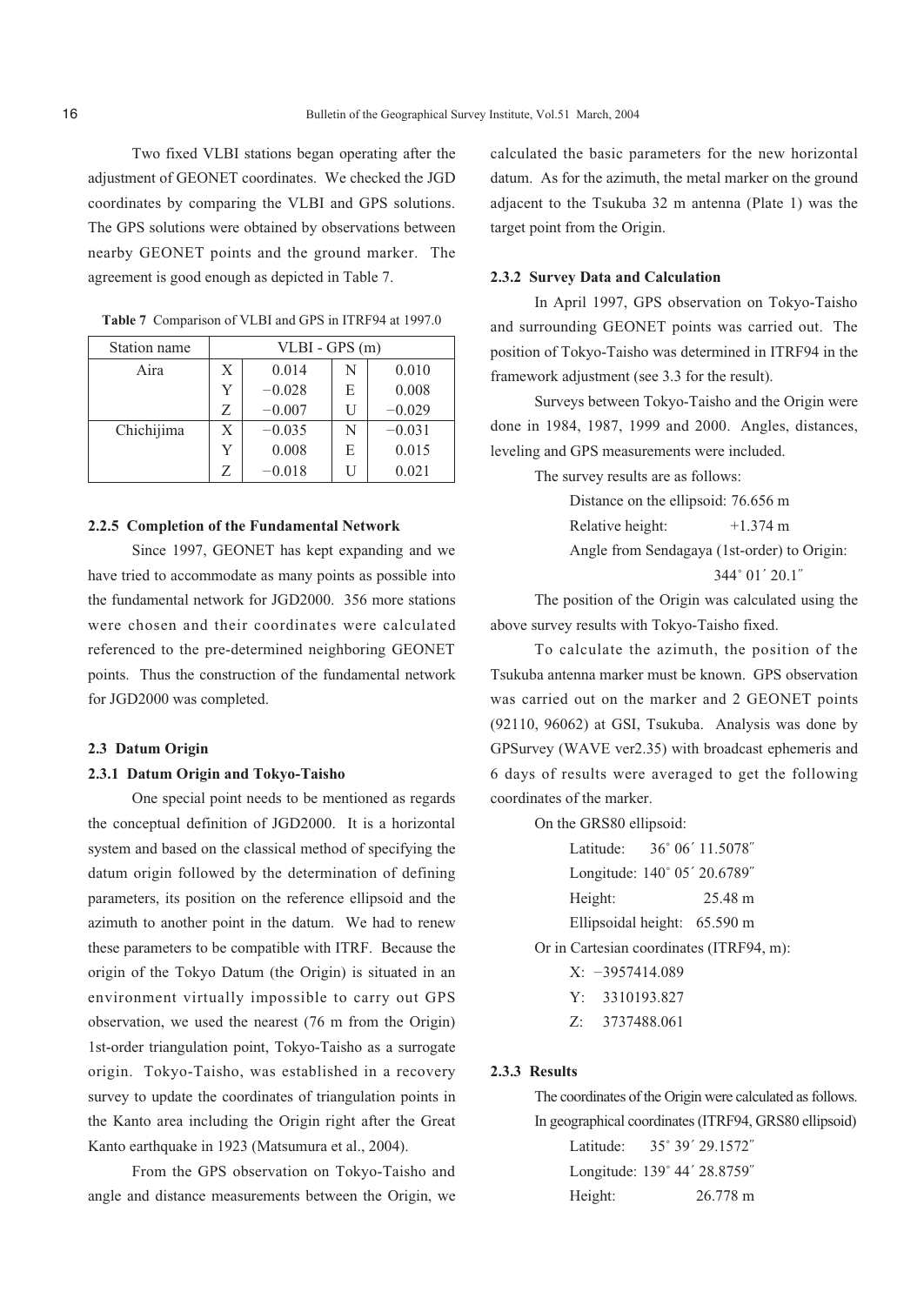Ellipsoidal height: 63.34 m

Or in Cartesian coordinates (ITRF94, m):

- X: –3959340.0897
- Y: 3352864.5405
- Z: 3697471.4746

The above values were checked with the GAMIT solution and the differences were 0.0001 arcsec for the horizontal and 0.045 cm for the height component.

GSI's routine procedure was adopted for the azimuth calculation and the result was 32˚ 20´ 4.756˝.

### **2.3.4 Evaluation and Checking of the Results**

The position of Tokyo-Taisho was checked with GPS surveys from neighboring GEONET points, Adachi and Nerima. The differences in Cartesian coordinates were as follows:

|                                   | X | $Y = Z(m)$ |
|-----------------------------------|---|------------|
| From Adachi: $-0.003$ 0.001 0.012 |   |            |
| From Nerima: $-0.003$ 0.009 0.019 |   |            |

The position of the Tsukuba antenna marker was checked by a GAMIT solution using precise orbit information. The differences were 0.0001 arcsec for the horizontal and 0.045 m for the height component.

# **3. Horizontal Geodetic Coordinates 2000 of 1st- to 3rd-order Triangulation Points**

Here we review the calculation procedure of Geodetic Coordinates 2000 of the 1st- to 3rd-order triangulation points. These 38,000 points had been serving as indispensable control points that realized the previous Tokyo Datum, and they continue to be important densification points of JGD2000, providing stable adjacent control points to public surveys especially for users of total station instruments. Since the coordinates of these points have been re-adjusted using the most recent geodetic survey data available, actually ranging from classical triangulation, modern EDM trilateration, and more recent GPS surveying data, a brief history of geodetic surveys at these points is reviewed in Section 3.1.

Section 3.2 describes a general strategy of network adjustments of these data, as well as giving some notes why the heights of triangulation points have not been updated this time.

Although the final reference frame of JGD2000 is ITRF94, the actual network adjustments are conducted on an intermediate reference frame named the Tokyo97 Datum. Section 3.3 explains the definition and justification of the Tokyo97 Datum, along with a transformation procedure from ITRF94 to the Tokyo97 Datum. This transformation is necessary to obtain the coordinates of the GEONET stations that are fixed for the network adjustments of triangulation points.

Section 3.4 is the main part of this chapter, explaining the data, method and results of the network adjustments of the 1st- to 3rd-order triangulation points. Depending on the survey network, data type, and area, hierarchical adjustments at 3 or 4 levels are done by either a three dimensional or horizontal network adjustment, fixing the coordinates of the upper networks.

Section 3.5 explains the procedure for transforming the adjusted coordinates of the 1st- to 3rd-order control points from Tokyo97 Datum back to ITRF94. Since we need the ellipsoidal heights of triangulation points for this transformation, some care should be taken.

#### **3.1 History of Geodetic Surveys at Triangulation Points**

Table 8 shows the current number of triangulation points in Japan. As their name implies, the 1st- to 3rdorder triangulation points were initially surveyed by the triangulation method with theodolites, along with baseline measurements with invar steel rods mainly in the Meiji era (1868-1911). They were conducted by the Government of Japan, which was eager for modern topographic maps for national development.

**Table 8** Numbers of triangulation points as of 2002. The 4th-order triangulation points are discussed in Chapter 4.

| Triangulation<br>points | Number | Mean<br>Sum total<br>distance |                   |
|-------------------------|--------|-------------------------------|-------------------|
| 1st order               | 973    | 973                           | $25 \mathrm{km}$  |
| 2nd order               | 5,056  | 6,029                         | 8 km              |
| 3rd order               | 32,723 | 38,752                        | 4 km              |
| 4th order               | 63,806 | 102,558                       | $1.5 \mathrm{km}$ |

The triangulation network at that time had a three level hierarchy. The 1st-order triangulation network (surveyed in the period 1882-1913) defined the framework of the Tokyo Datum of about 25 km spacing. The 2nd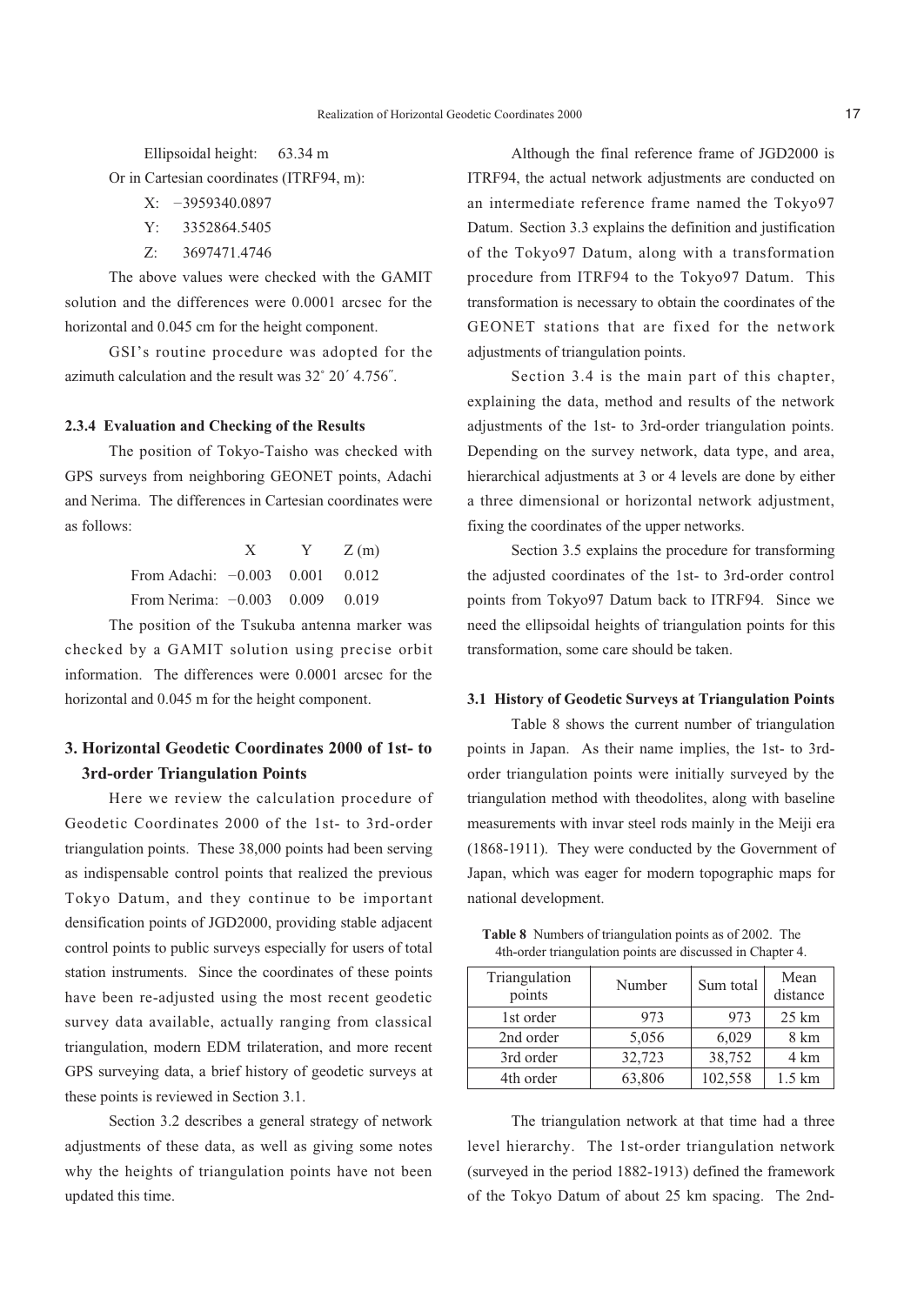order triangulation network (surveyed in 1883-1917) and the 3rd-order triangulation network (surveyed in 1883- 1920) densified the Tokyo Datum referring to the coordinates of upper order triangulation points. Using the geodetic network, productions of 1 to 50,000 scale topographic maps started in 1895, and most of Japan was covered with maps of this scale by 1924.

Although the initial mission of the triangulation network was successfully completed, that was not the end of the triangulation surveys. Since the Japanese islands are located in a tectonically active region where four tectonic plates (i.e. the Pacific, North American, Eurasian, and the Philippine Sea Plates) meet, they suffer from constant and episodic crustal deformations associated with plate motions, earthquakes and volcanic eruptions. If the accumulated deformations become large enough, the discrepancy between the published coordinates of control points and their actual positions will cause serious inconsistency in follow-on surveys, requiring re-surveys and updates of the coordinates of the affected control points.

For example, the part of the triangulation network in Shikoku island and the Kii peninsula in western Japan was heavily distorted after the Nankai Earthquake (M 8.0) of December 21, 1946. To recover these distortions, GSI conducted recovery triangulation surveys at 117 1st-order triangulation points during 1947-1950, and at 1,797 2ndand 3rd-order triangulation points during 1948-1952. Based on the results, updates about 4,000 of the 1st- to 3rdorder triangulation points were completed in 1956. These surveys vividly illustrate the nature of this earthquake, demonstrating the importance of geodetic surveying to crustal deformation studies. Actually, motivated by the success of the Nankai Earthquake Recovery Survey, GSI started re-survey of the whole of the 1st-order triangulation points from 1953, completing this 2nd national triangulation survey by 1967. The obtained data revealed the horizontal crustal deformation of Japan in these 50 years.

The introduction of EDM in the 1970s enabled more precise and efficient surveys than the triangulation method. GSI launched a new survey project using EDM in 1974, i.e. the Primary Precise Geodetic Network (PPGN) survey to cover the 1st- and 2nd-order triangulation points, and the Secondary Precise Geodetic Network (SPGN) survey to cover the 3rd-order triangulation points (Plate 5). The first cycle of PPGN surveys was completed in 1984, yielding valuable crustal deformation data at most of the 1st-order triangulation points, and about half of the 2ndorder triangulation points. The SPGN surveys were conducted from the areas that needed urgent re-survey with urban development or large crustal deformation, covering approximately one tenth of the 3rd-order triangulation points by 1990.

The next revolution in surveying techniques came with GPS in the 1980s. GSI introduced four GPS receivers for an experimental purpose in 1987. GPS was applied to a part of the second cycle of PPGN surveys in the early 1990s after the confirmation of its efficiency and accuracy. Since then, GSI has utilized GPS in many fields of surveying and mapping.

Continuous GPS measurement at four fixed stations in Japan was initiated in 1990 for regional orbit tracking. Crustal deformation monitoring by 110 permanent GPS stations (COSMOS-G2) in the Tokai and South Kanto areas started in 1994. A nationwide GPS array with 100 GPS stations (Grapes) was established in 1994. In 1996, these systems were expanded and integrated into the GPS Earth Observation Network System (GEONET) of 640 GPS stations. The GEONET has grown in time and currently holds over 1,200 permanent GPS stations, providing valuable data on crustal deformation in Japan.

Using GEONET as given points, a new GPS survey project at selected 1st- and 2nd-order triangulation points started in 1994. This is the Highly Precise Geodetic Network (HPGN) survey, replacing the previous PPGN survey.

Fig.2 summarizes the history of major geodetic surveys in Japan. In sum, the 1st- to 3rd-order triangulation points were re-surveyed using the latest technologies available in each decade, such as EDM in the 1970s and 1980s, and GPS after the 1990s. Without these continued efforts of geodetic surveying, re-adjustment of coordinates of these triangulation points would not have been possible in time.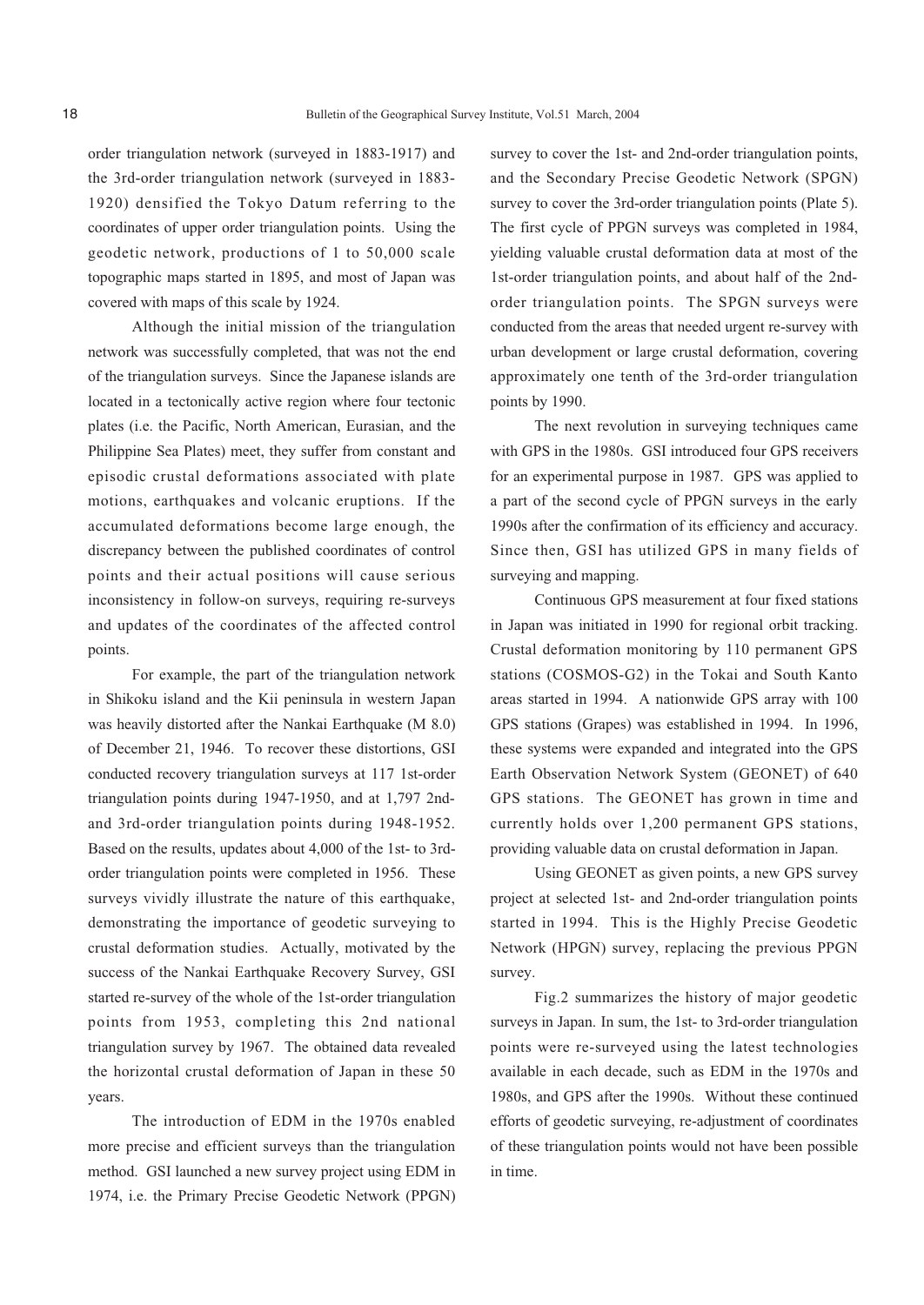

**Fig. 2** Major Geodetic Surveys of Horizontal Control Points in Japan

#### **3.2 General Strategy**

#### **3.2.1 Scenario of Network Adjustment**

We constructed the new geocentric reference frame JGD2000 using space geodetic techniques to resolve the internal distortions and datum shift of the previous Tokyo Datum. We have seen how the framework of JGD2000 is realized at VLBI and GPS permanent stations in Chapter 2. This was a rather straightforward calculation because the latest three dimensional space geodetic data are available. The situation is almost the same for the triangulation points that have been measured by EDM or GPS in the 1980s and 1990s. However, for the vast majority of the 2nd- and 3rdorder triangulation points, the most recent data are the horizontal angles before 1950 as described in Section 3.1. Can we use those classical data from several decades ago ?

To answer this question, let's examine the major error sources of the previous Tokyo Datum, i.e.

- 1) Calculation errors in network adjustments; this includes errors caused by a manual adjustment by the block about 100 years ago,
- 2) Neglect of geoidal heights and deflections of the vertical when observations were projected on the reference ellipsoid; such information was not available about 100 years ago,
- 3) Observation errors in horizontal angle measurements, and

4) Accumulation of crustal deformation due to plate motions, earthquakes, and volcanic eruptions.

It is possible to minimize the errors associated with 1) and 2) if we perform large scale network adjustments of triangulation data on computers using the latest geoid model. Observation errors 3) are inevitable, but the quality of Japanese triangulation data was high, judging from the average of the standard errors of one horizontal angle observation being 0.66 arcsec (GSI, 1970). Errors from 4) are difficult to model because we only have one epoch of observations from about 100 years ago. However, it is expected that distortions can be reduced by fixing the latest coordinates of the space geodetic network or the upper triangulation points.

After the adjustment calculation, we checked the residuals of the classical observations and excluded problematical points whose residuals of horizontal angle or distance are larger than 10 arcsec or 10 cm, respectively. Excluded points come to about 0.7% of the 1st- to 3rdorder control points, confirming the validity of the scenario of using classical data to fill in gaps of the space geodetic points and upper triangulation points.

## **3.2.2 Heights of Triangulation Points**

This section gives some notes on the heights of triangulation points which were not updated in the recent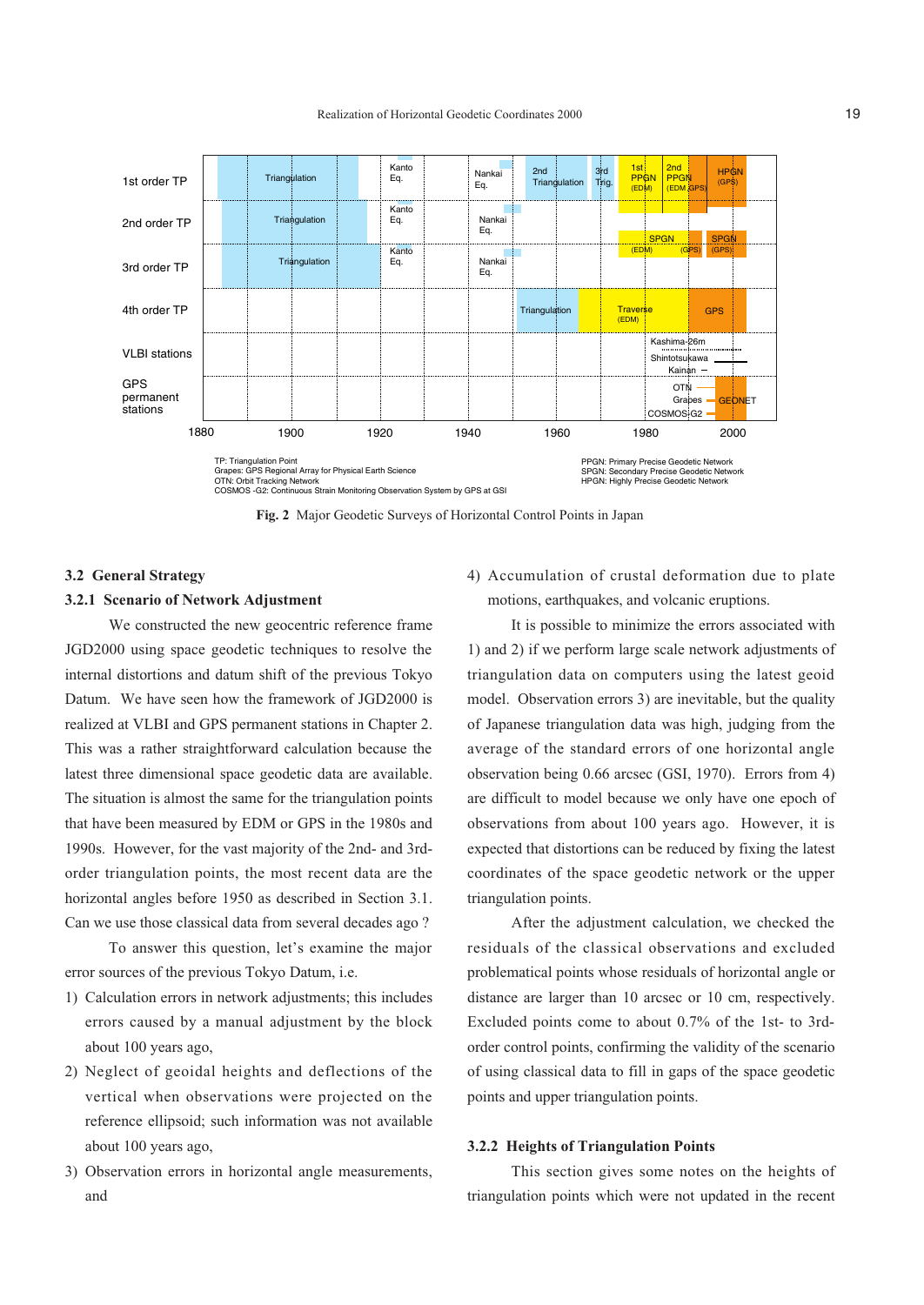release of Geodetic Coordinates 2000.

The current heights of the 1st- to 3rd-order triangulation points were determined from the 3rd-order triangulation surveys during 1884-1920 mainly by an indirect leveling that observed elevation angles between adjacent points. Some points in flat areas were directly connected to the national leveling network by leveling surveys (GSI, 1970). In broad terms, the nominal precision of such heights is about 20 cm. Except for local updates after giant earthquakes, most of the heights have not been updated since their establishment about 100 years ago.

As well known, the purpose of the triangulation network is to provide horizontal coordinates, i.e. longitudes and latitudes for geodetic control. However, in classical Geodesy, we need ellipsoidal heights to project distance observations at the surface of the Earth on a reference ellipsoid. About 100 years ago, heights above the sea-level of triangulation points were used instead of ellipsoidal heights neglecting geoid undulation.

In the planning stage of JGD2000, revision of heights of triangulation points was on the agenda, but we came to the conclusion that the priority of the revision of heights is not the highest considering the following aspects.

- 1) The Tokyo Datum is a compound coordinate system where longitudes and latitudes are realized by triangulation points, and heights by leveling points.
- 2) Although the definition of horizontal coordinates has been completely changed to adopt a geocentric system, that of vertical coordinates remains the same (Imakiire and Hakoiwa, 2004).

However, the revision of heights of the nationwide triangulation points is a task to be accomplished in the near future.

#### **3.3 Tokyo97 Datum**

#### **3.3.1 What is Tokyo97 Datum ?**

As stated, we constructed a new geocentric reference frame using space geodetic techniques to resolve the datum shift and internal distortions of the previous Tokyo Datum. Although the former can be handled by a simple datum transformation with 3 or 7 parameters (see Seeber, 2003, for example), the latter requires more a

sophisticated approach to handle the complicated internal distortions of Tokyo Datum.

In an early effort to establish a distortion-free geodetic reference frame, modern surveying data at about 3,000 primary control points (i.e. the 1st- and part of the 2nd-order triangulation points covered by PPGN surveys) are adjusted with domestic VLBI solutions, introducing an experimental new datum, the Tsukuba Datum of 1992 (Tobita, 1994). Similarly, we defined a new datum, Tokyo97, that has the same ellipsoid (i.e. Bessel ellipsoid) and origin as the Tokyo Datum, and with the same orientation as ITRF94 (Tobita, 1997a). Using the Tokyo97 Datum as an intermediate working datum to relate the Tokyo Datum and ITRF94, we can simplify the transformation into two parts, i.e. 1) mathematical datum shifts between ITRF94 and Tokyo97, 2) local corrections of network distortions between Tokyo97 and the Tokyo Datum. All the results of network adjustments on Tokyo97 are to be transformed to a geocentric system. By definition, geoidal height is zero at the Origin of Tokyo97, i.e. the 1st order triangulation point Tokyo-Taisho.

#### **3.3.2 Transformation from ITRF94 to Tokyo97**

Transformation parameters between ITRF94 and Tokyo97 are obtained from the differences of Cartesian coordinates of Tokyo-Taisho in ITRF94 and Tokyo97.

ITRF94 coordinates at 1997.0 epoch (i.e. JGD2000) of Tokyo-Taisho are derived from the GLOBK adjustment of GPS survey data with Kashima VLBI station. They are

> $X = -3.959397.030$  m, *Y* = 3,352,807.492 m, *Z* = 3,697,450.922 m  $B = 35^{\circ} 39' 28.3686''$ , *L* = 139˚ 44´ 31.7662˝,  $h = 61.959 \text{ m}$

or

where *B*, *L*, *h* denote latitude, longitude, and ellipsoidal height associated with a GRS80 ellipsoid, respectively. The conversion formulae between *X*, *Y*, *Z* and *B*, *L*, *h* can be found in a geodesy textbook (see Seeber, 2003 for example). The following semi-major axis *a*, and flattening *f* of GRS80 ellipsoid are used of course.

$$
a = 6,378,137
$$
 m,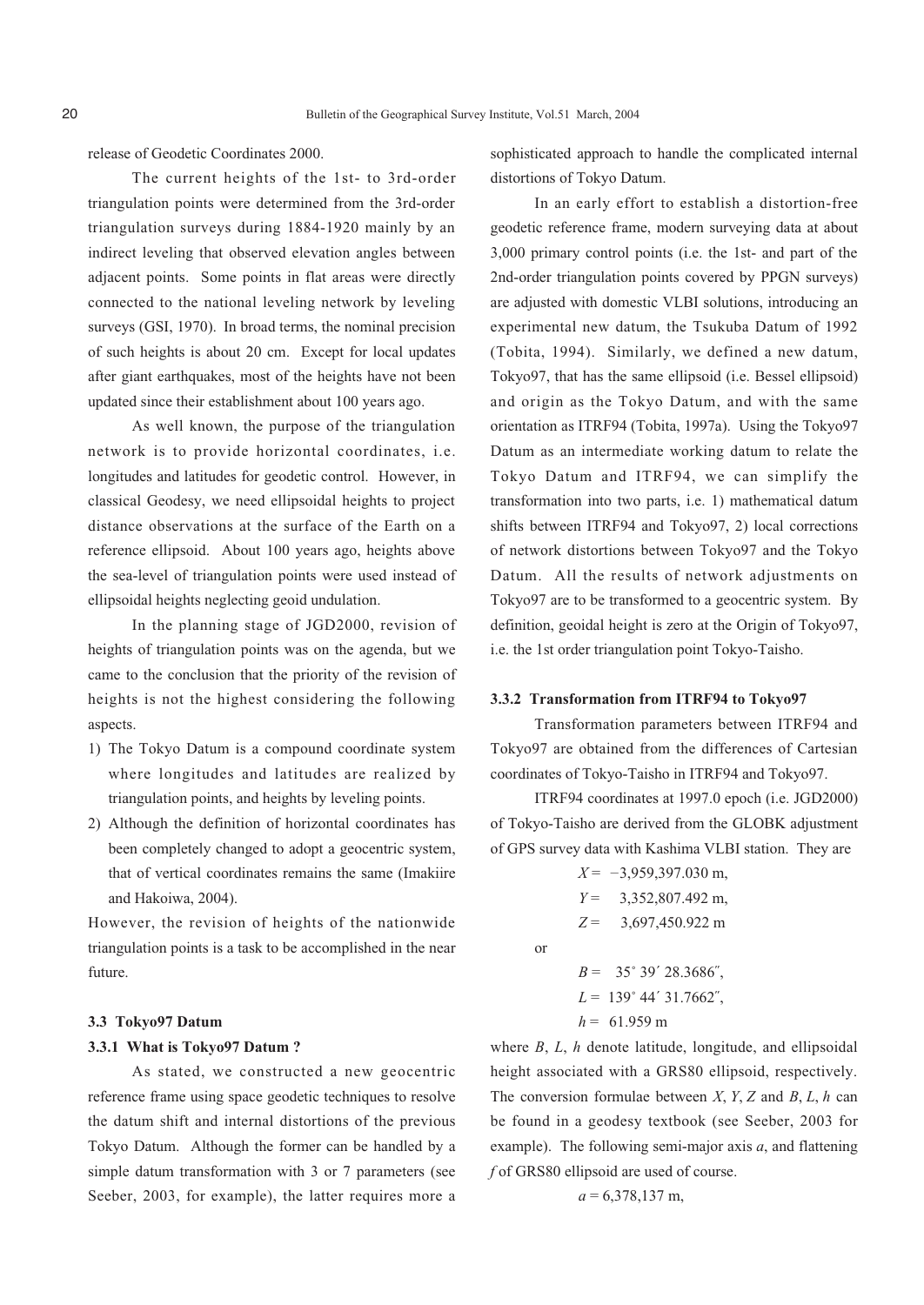#### *f* = 1/298.257222101.

By definition, the Tokyo97 coordinates of Tokyo-Taisho are set to be equal to those of the Tokyo Datum, i.e.

- $B = 35^{\circ} 39' 16.7000''$ ,
- *L* = 139˚ 44´ 43.3980˝,

$$
h = 25.404 \text{ m},
$$

- or  $X = -3,959,250.616$  m,
	- *Y* = 3,352,300.155 m,
	- *Z* = 3,696,770.415 m.

where *B*, *L*, *h* denote the latitude, longitude, and ellipsoidal height associated with the Tokyo97 (Bessel) ellipsoid, respectively. The following semi-major axis *a*, and flattening *f* of the Tokyo97 ellipsoid are used in this conversion.

$$
a = 6,377,397.155 \text{ m},
$$
  

$$
f = 1/299.152813.
$$

By differencing these Cartesian coordinates *X*, *Y*, *Z* of the same point in both systems, the following transformation parameters are obtained. The unit is meters.

|  |                 |     |        | $+146.414$    |  |
|--|-----------------|-----|--------|---------------|--|
|  |                 | $=$ |        | $-507.337$  . |  |
|  | $(Z)_{Tokyo97}$ |     | ITRF94 | $-680.507$    |  |

This transformation causes changes in latitude and longitude of about 7 through 14 arcsec and –15 through –8 arcsec, respectively.

Using these parameters, the coordinates of the GEONET stations are transformed to the Tokyo97 datum before the network adjustments of triangulation points.

## **3.3.3 Justification for using Tokyo97 Datum**

The geometrical result of a three dimensional network adjustment of GPS vectors is independent of the choice of a reference ellipsoid. However, in the case of a horizontal network adjustment of distance and angle observations, the result might have weak dependence on the choice of an ellipsoid for the following reasons.

1) Reductions of distance observations to the reference ellipsoid use ellipsoidal heights that are obtained from heights above the sea-level plus model geoidal heights (See Section 3.4.2). A difference of ellipsoid could cause difference in the argument of a geoid model,

giving some difference on the projected distance.

2) Deflections of the vertical are neglected in the reduction of horizontal angle observations. Note that the average deflections of the verticals on the Tokyo97 ellipsoid are about 10 arcsec in both north-south and east-west components, whereas those on ITRF94 are close to zero.

To evaluate the effect of 1), a test calculation for about 3,000 of the primary control points was conducted on the GRS80 ellipsoid, confirming that the coordinate difference with that on the Tokyo97 ellipsoid is below 2 mm at 97% of all the points, and that the maximum discrepancy is 4 mm.

To evaluate the effect of 2), test calculations for the 3rd-order Triangulation Network were performed both in the Tokyo97 Datum and ITRF94 for several areas in Japan. Horizontal angle observations are used without correcting the deflections of the verticals. The differences between Tokyo97 and ITRF97 solutions are below 3 cm for most of the cases, and smaller than 5 cm even at mountain areas with a large height difference between triangulation points. This justifies the network adjustments on the Tokyo97 Datum.

# **3.4 Adjustment of 1st- to 3rd-order Triangulation Points 3.4.1 Data and Procedure**

Fig.3 shows a schematic flow of the hierarchical network adjustments of the 1st- to 3rd-order triangulation points on the Tokyo97 Datum. The calculation is done in the following order:

- 1) Adjustment of Highly Precise Geodetic Network (HPGN) with respect to GEONET,
- 2) Adjustment of Primary Precise Geodetic Network (PPGN) with respect to HPGN and GEONET,
- 3) Adjustment of Secondary Precise Geodetic Network (SPGN) with respect to GEONET / HPGN, and
- 4) Adjustment of Third-order Triangulation Network (TTN) and Earthquake Recovery (ER) surveys with respect to HPGN / PPGN / SPGN.

Table 9 shows the survey data used for these adjustments. The most recent data available at each point are used. Explanations on each survey project already appeared in Section 3.1. Additional local tie surveys are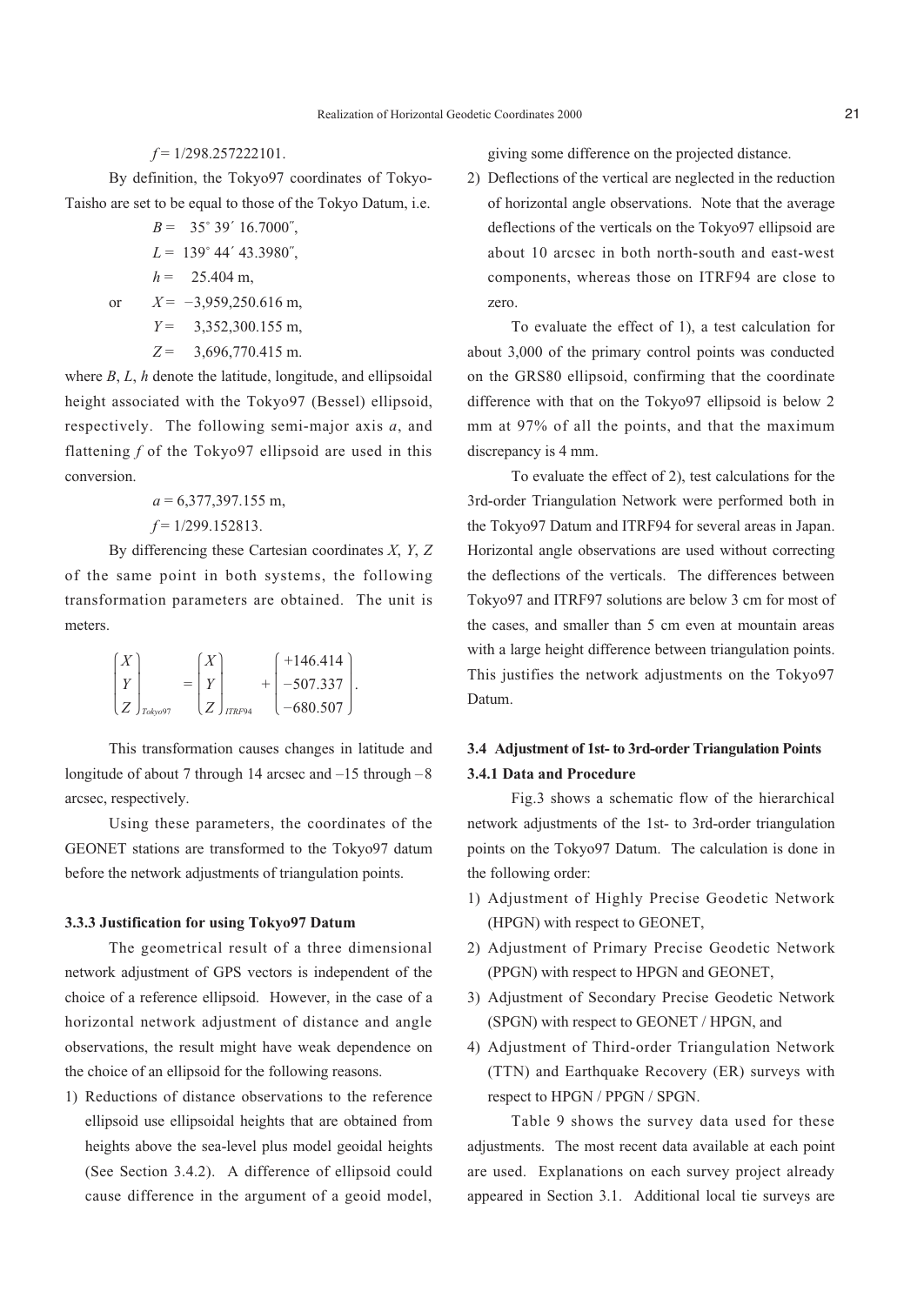conducted to connect selected points of PPGN, SPGN, ER, and TTN to GEONET by GPS surveying in 1995-1998. Actually, HPGN surveys can be viewed as local tie surveys to GEONET.



**Fig. 3** Sequence of network adjustments. The upper level of the network is fixed in each network adjustment. *GSI3D\_G* and *t102ci* are the programs used for the adjustments (See Section 3.4.3).

**Table 9** Survey data used for the network adjustments of the 1-st to 3rd-order triangulation points

| No.            | Geodetic Survey<br>Projects                                  | Observation<br>Period | Target / Area                                                               | Method                                           | Number of<br>surveyed /<br>adjusted | <b>Notes</b>                                  |
|----------------|--------------------------------------------------------------|-----------------------|-----------------------------------------------------------------------------|--------------------------------------------------|-------------------------------------|-----------------------------------------------|
| 1              | <b>Highly Precise</b><br>Geodetic Network<br>(HPGN) Surveys  | 1994-2003             | Selected 1st and<br>2nd order $TP^+$<br><b>GEONET</b>                       | GPS surveying<br>$w.r.t.***$<br><b>GEONET</b>    | 493                                 | Data from<br>1994 to<br>1998 are<br>adjusted. |
| $\overline{2}$ | Local Tie Surveys<br>to GEONET                               | 1995-1998             | Part of PPGN.<br>SPGN, and ER<br>for connection to<br><b>GEONET</b>         | GPS surveying<br>w.r.t. GEONET                   | 401                                 | All data<br>used as<br>local ties.            |
| 3              | <b>Primary Precise</b><br>Geodetic Network<br>(PPGN) Surveys | 1973-1993             | Selected 1st and<br>2nd order TP                                            | Trilatelation by<br>EDM or GPS                   | 2,446                               |                                               |
| 4              | Secondary Precise<br>Geodetic Network<br>(SPGN) Surveys      | 1973-2003             | Selected 2nd and<br>3rd order TP of<br>special interests                    | Trilatelation,<br>Traverse, and<br>GPS surveying |                                     | Data to<br>3,069 1998 are<br>adjusted.        |
| 5              | Earthquake<br>Recovery<br>(ER) Surveys                       | 1925-1972             | TPs in areas of<br>large crusta<br>Ideformation due to<br>large earthquakes | Triangulation                                    | 2,657                               |                                               |
| 6              | Third-order<br>Triangulation<br>Network<br>(TTN) Surveys     | 1884-1920             | All 3rd order TP                                                            | Triangulation                                    | *** 51,970                          |                                               |

TP: Triangulation Point w.r.t.: with respect to \*

\*\* w.r.t.: with respect to<br>\*\*\* Includes overlap of the same point in different survey networks

### **3.4.2 Reduction of Observed Distance to Ellipsoid**

Before the adjustment of the EDM observed distance of PPGN and SPGN surveys, reduction to the reference ellipsoid is done. Let the measured distance be *s* and the distance projected on the ellipsoid be *S*, then distance reduction is given as

$$
d(S - s) = -\frac{s}{R}dH - \frac{h}{s}dh,
$$

where *h* is the relative height, *R* is the radius of curvature,

and *dh* and *dH* are errors of relative height and mean height, respectively.

To keep the first term below 1 cm for a typical PPGN survey  $(s \sim 20 \text{ km})$ , *dH* should be below 3.2 m. This condition holds, if we use a numerical geoid model "Geoid of Japan 96" (JGEOID96), whose precision is better than 20 cm (See Section 3.7) , and heights of triangulation points whose errors do not exceed 1 m in the worst case.

The second term can be large for short baselines with large relative height. Therefore, the PPGN survey procedure mandates re-measurement of relative height if *h*  $/s > 1/10$ . Since *dh* is expected to be better than 30 cm, the second term will not exceed 3 cm, i.e. below the typical precision of EDM measurement.

The past database of PPGN and SPGN surveys contains distances that are reduced to the geoid surface using heights of triangulation points which are measured from the mean sea-level. Therefore, we made reductions of those data to the reference ellipsoid in the following way.

1) Convert distance  $S_g$  on the geoid to spatial distance  $D$ between triangulation points by

$$
D = \sqrt{4(R+H_1)(R+H_2)\sin^2\left(\frac{S_g}{2R}\right)+(H_2-H_1)^2},
$$
  
\n
$$
R = \frac{NM}{N\cos^2\alpha + M\sin^2\alpha},
$$
  
\n
$$
\alpha = \frac{1}{2}(\alpha_{12} + \alpha_{21}),
$$

where  $H_1$  and  $H_2$  are the heights of triangulation points, and *R* is the ellipsoidal radius of curvature in the azimuth  $\alpha$ , *N* is the radius of curvature in the prime vertical, *M* is the radius of curvature in the meridian,  $\alpha_{12}$ is the azimuth of Point 2 at Point 1, and  $\alpha_{21}$  is the back azimuth.

- 2) Refer to JGEOID96 model, adding the height of triangulation point to yield ellipsoidal height  $h_1$  and  $h_2$ .
- 3) Project the spatial distance *D* on the ellipsoid to obtain geodesic distance *S* by

$$
S = 2R \arcsin \left( \frac{1}{2} \sqrt{\frac{D^2 - (h_2 - h_1)^2}{(R + h_1) (R + h_2)}} \right).
$$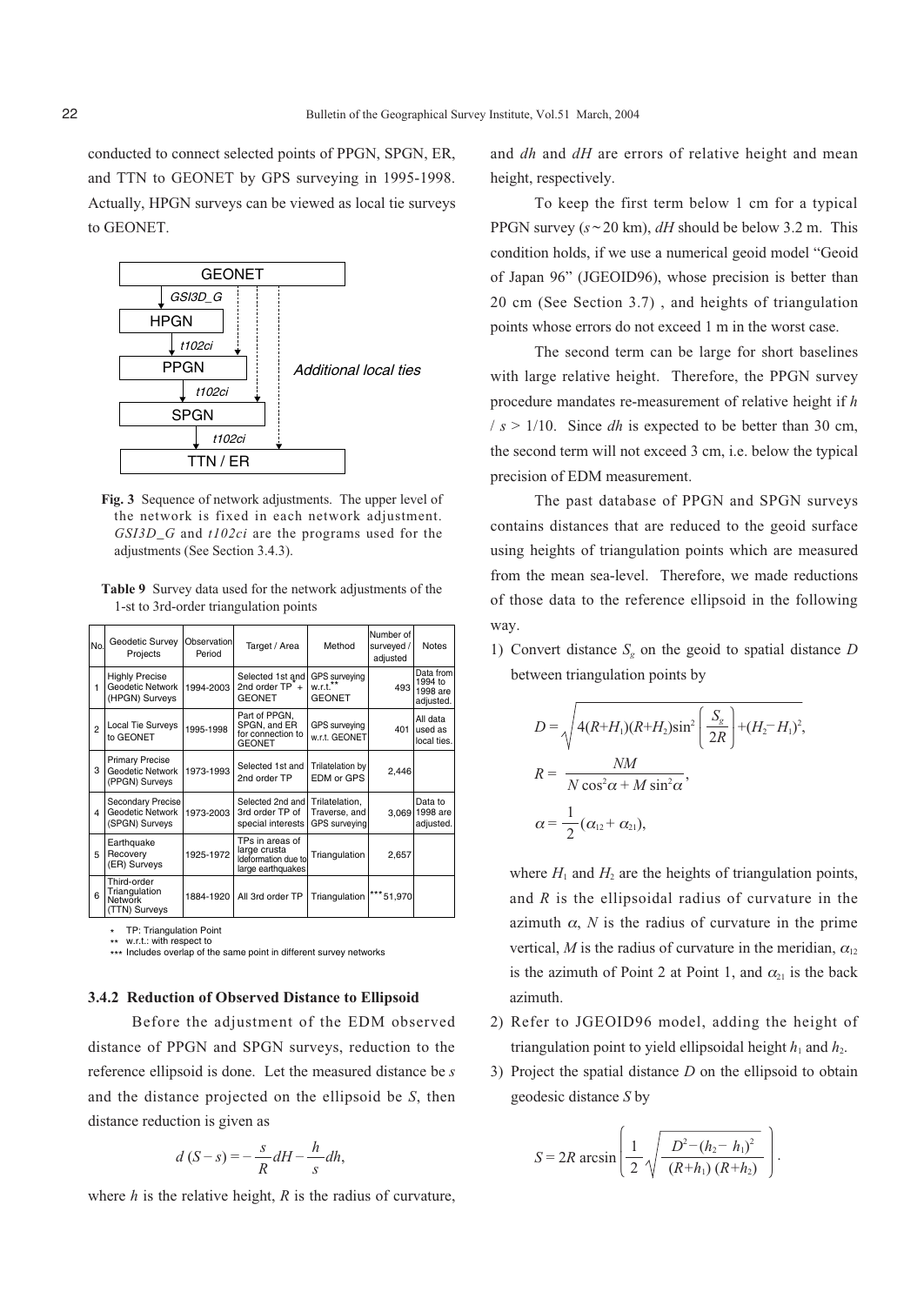#### **3.4.3 Methods of Adjustments**

The adjustment of survey data at triangulation points is conducted using 1) a three dimensional adjustment program *GSI3D\_G* for GPS observations, and 2) a horizontal network adjustment program *t102ci* for distance and direction observations. These are in-house programs developed by GSI. Here follow their brief explanations.

## *GSI3D\_G*

1) The observation equation is

$$
\begin{bmatrix} V_x \\ V_y \\ V_z \end{bmatrix} = \begin{bmatrix} \delta X_j \\ \delta Y_j \\ \delta Z_j \end{bmatrix} - \begin{bmatrix} \delta X_i \\ \delta Y_i \\ \delta Z_i \end{bmatrix} + \begin{bmatrix} \Delta X_{ij} \\ \Delta Y_{ij} \\ \Delta Z_{ij} \end{bmatrix} - \begin{bmatrix} \Delta X_{ob} \\ \Delta Y_{ob} \\ \Delta Z_{ob} \end{bmatrix},
$$

where *X*, *Y*, *Z* are geocentric Cartesian coordinates,  $V_x$ ,  $V_y$ , *Vz* are residuals, δ*X*, δ*Y*, δ*Z* are corrections of coordinates at adjusted points, ∆*X*, ∆*Y*, ∆*Z* are calculated baseline vector components, and ∆*Xob*, ∆*Yob*, ∆*Zob* are baseline vectors obtained from GPS observations.

2) The weight matrix is

$$
\mathbf{P} = \Sigma_{\Delta X, \Delta Y, \Delta Z}^{-1} = \begin{bmatrix} \sigma_{\Delta X \Delta X} & \sigma_{\Delta X \Delta Y} & \sigma_{\Delta X \Delta Z} \\ \sigma_{\Delta Y \Delta Y} & \sigma_{\Delta Y \Delta Y} & \sigma_{\Delta Y \Delta Z} \\ \sigma_{\Delta Z \Delta X} & \sigma_{\Delta Z \Delta Y} & \sigma_{\Delta Z \Delta Z} \end{bmatrix}^{-1},
$$

where  $\sigma_{ij}$  is the covariance between the i-th and j-th components of the baseline vectors. In the case of PPGN surveys, we use the following fixed weight. The unit is meters.

$$
\mathbf{P} = \begin{bmatrix} 0.005^2 & 0 & 0 \\ 0 & 0.005^2 & 0 \\ 0 & 0 & 0.005^2 \end{bmatrix}^{-1}.
$$

3) The standard deviation of observation of a unit weight is

$$
M = \sqrt{\frac{V'PV}{3(m-n)}}\,
$$

where **V** is the residual vector, *m* is the number of baselines, and *n* is the number of unknown points.

## *t102ci*

1) Observation equations for distance *s* and direction *T* are

$$
\nu(s_{12}) = \frac{\nu(s_{12})}{S'_{12}} \rho
$$
  
=  $-a_{12}d\lambda_1 - b_{12}\delta\phi_1 + a_{21}d\lambda_2 + c_{12}\delta\phi_2 - \frac{S_{12} - S'_{12}}{S'_{12}} \rho$ ,  

$$
\nu(T_{12}) = -\Delta Z_1 - d_{12}d\lambda_1 + e_{12}\delta\phi_1 + d_{21}d\lambda_2 - f_{12}\delta\phi_2 - I_{12},
$$

where

$$
a_{12} = \frac{N\cos\phi \sin\alpha}{S'_{12}\cos\phi_1},
$$
  
\n
$$
a_{21} = \frac{N\cos\phi \sin\alpha}{S'_{12}\cos\phi_2},
$$
  
\n
$$
b_{12} = \frac{M}{S'_{12}}\cos\alpha + \frac{N}{2S'_{12}}\sin\phi \sin\alpha \Delta\lambda,
$$
  
\n
$$
c_{12} = \frac{M}{S'_{12}}\cos\alpha - \frac{N}{2S'_{12}}\sin\phi \sin\alpha \Delta\lambda,
$$
  
\n
$$
d_{12} = \frac{\cos\phi}{\cos\phi_1} \left(\frac{N}{S'_{12}}\cos\alpha - \frac{\tan\phi}{2}\right),
$$
  
\n
$$
d_{21} = \frac{\cos\phi}{\cos\phi_2} \left(\frac{N}{S'_{12}}\cos\alpha - \frac{\tan\phi}{2}\right),
$$
  
\n
$$
e_{12} = \frac{M}{S'_{12}}\sin\alpha - \frac{N}{2S'_{12}}\sin\phi \cos\alpha \Delta\lambda,
$$
  
\n
$$
f_{12} = \frac{M}{S'_{12}}\sin\alpha + \frac{N}{2S'_{12}}\sin\phi \cos\alpha \Delta\lambda,
$$
  
\n
$$
d\lambda_1 = \cos\phi_1 \delta\lambda_1, \quad d\lambda_2 = \cos\phi_2 \delta\lambda_2,
$$
  
\n
$$
l_{12} = Z'_1 + U_{12} - A'_{12},
$$
  
\n
$$
\alpha = \frac{1}{2} (\alpha_{12} + \alpha_{21}),
$$
  
\n
$$
\phi = \frac{1}{2} (\phi_1 + \phi_2),
$$
  
\n
$$
\Delta\lambda = \lambda_2 - \lambda_1,
$$
  
\n
$$
\Phi_1 = \phi_1 + \delta\phi_1, \quad \Phi_2 = \phi_2 + \delta\phi_2,
$$
  
\n
$$
\Delta_1 = \lambda_1 + \delta\lambda_1, \quad \Delta_2 = \lambda_2 + \delta\lambda_2,
$$

Φ*i*, Λ*<sup>i</sup>* is adjusted latitude and longitude of point *i*, φ*i*, λ*<sup>i</sup>* are approximate latitude and longitude, δφ*i*, δλ*<sup>i</sup>* are corrections of latitude and longitude,  $S_{12}$  is approximate geodesic distance between Point 1 and 2,  $S_{12}$  is observed distance reduced on the ellipsoid,  $\Delta Z_1$  is orientation unknown,  $Z_1$  is the zero angle (i.e. computed azimuth of the zero meridian at the Point 1),  $U_{12}$  is observed direction of Point 2 at Point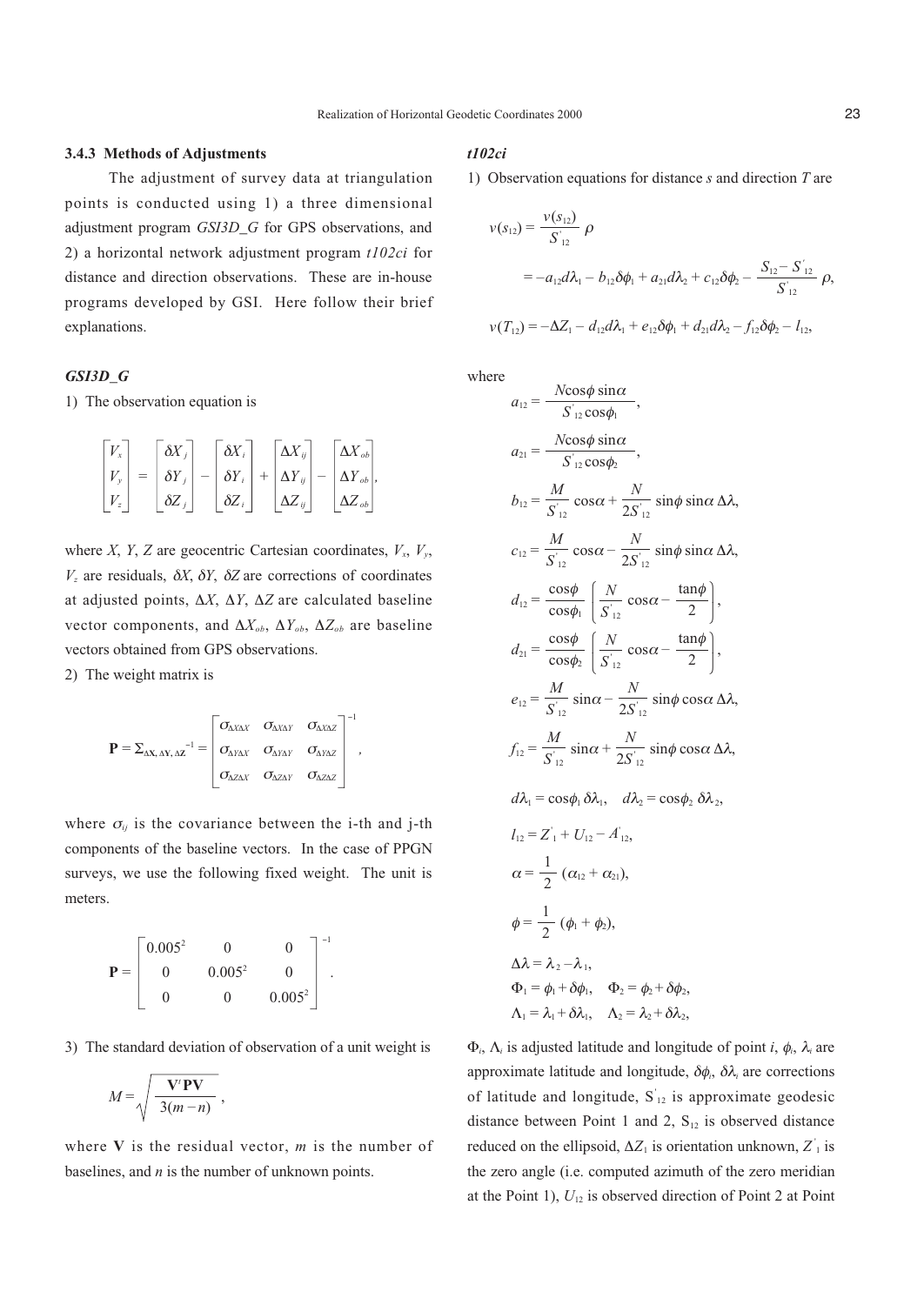1, *A*'12 is approximate azimuth of Point 2 at Point 1, M is the curvature in the meridian, N is the curvature in the prime vertical,  $\alpha_{12}$  is approximate azimuth of Point 2 at Point 1, and  $\alpha_{21}$  is approximate azimuth of Point 1 at Point  $2 \pm 180^{\circ}$ , and  $\rho$  is arcsec of 1 radian (=206,265).

2) Weights of distance  $P_s$  and direction  $P_t$  are

$$
P_s = \frac{m_t^2 S^2}{(m_s^2 + \gamma^2 S^2) \rho^2} , P_t = \frac{N_t}{N}
$$

where *S* is an observed distance,  $m_s = 0.5$  cm,  $\gamma = 2.10^{-6}$ ;  $m<sub>i</sub>=1.0$  arcsec, N=6, N<sub>t</sub>=6 for PPGN;  $m<sub>i</sub>=1.4$  arcsec, N=3,  $N_f = 3$  for SPGN.

3) The standard deviation of observation of a unit weight is

$$
m_0 = \sqrt{\frac{\sum_{i=1}^{m} P_i v_i^2}{m - r}},
$$

where *m* is the number of observation equations, and *r* is the number of unknown parameters.

## **3.4.4 Results**

#### 1) HPGN

HPGN is connected by GPS surveys with respect to GEONET at the 1st- and selected 2nd-order triangulation points. Baseline vectors from GAMIT / GLOBK solutions at each block (typically includes 25 triangulation points with 8 GEONET stations) are adjusted by *GSI3D\_G*., yielding coordinates of 493 HPGN points distributed all over Japan. The consistency of GEONET coordinates at each block is confirmed to be better than 1 cm.

## 2) PPGN

PPGN is connected by trilateration surveys at 1stand selected 2nd-order triangulation points. Coordinates of 2,467 PPGN points are adjusted simultaneously by *t102ci*, fixing the coordinates of 522 triangulation points that are connected to GEONET by HPGN or additional local tie surveys (Fig.4). The standard deviation of observation of a unit weight  $(m_0)$  is 1.05 arcsec, and the precision of relative horizontal positions between neighboring points is about 3 cm for 8 km baselines and 5 cm for 20 km baselines. Fig. 5 is the result of the adjustment, showing horizontal displacement vectors between the Tokyo97 Datum and the Tokyo Datum. The

displacements reach 8 m in North Hokkaido, 5 m in Chugoku district, 4 m in Western Shikoku, and 3 m in South Kyushu, showing the complicated distortion of the previous Tokyo Datum.

### 3) SPGN

SPGN is connected by regional trilateration or GPS surveys at triangulation points. Trilateration data are adjusted by *t102ci* for each block (typically 50 unknown and 7 fixed points), yielding coordinates of 2,516 points with  $m_0$  mostly below 3 arcsec. GPS data are adjusted by *GSI3D\_G*, yielding coordinates of 495 points.

## 4) TTN

TTN is connected by triangulation surveys, partly modified by ER surveys. Points are overlapped with neighboring networks. ER survey data such as those after the Great Kanto earthquake in 1923 and the Nankai earthquake in 1946 are adjusted by *t102ci* for each area affected by the earthquakes to yield coordinates of 2,657 points in total. TTN survey data are adjusted by the prefecture (except for Hokkaido and Nagano prefecture which are divided into 5 and 2 blocks) to yield coordinates of 51,890 points with 6,592 fixed stations in total. Most  $m_0$ are below 3 arcsec.

## **3.5 Transformation from Tokyo97 to JGD2000**

Since the network adjustments of triangulation points were conducted on the Tokyo97 Datum, the adjusted coordinates should be transformed back to JGD2000. This may look like a simple transformation with the three parameters obtained at the Origin of Tokyo97 Datum / JGD2000 (See Section 3.3.2), but the actual calculations are a little complicated because we need ellipsoidal heights in the Tokyo97 Datum for precise three dimensional transformation.

For triangulation points whose coordinates are obtained by three dimensional network adjustment of GPS data (i.e. 1st to 3rd-order triangulation points that are occupied by GPS antennas), we can use their ellipsoidal heights directly for this transformation. Those points sum up to about 1,400.

However, for the rest of the 1st to 3rd-order triangulation points, i.e. the about 37,000 non-GPS triangulation points, we do not have any newly-adjusted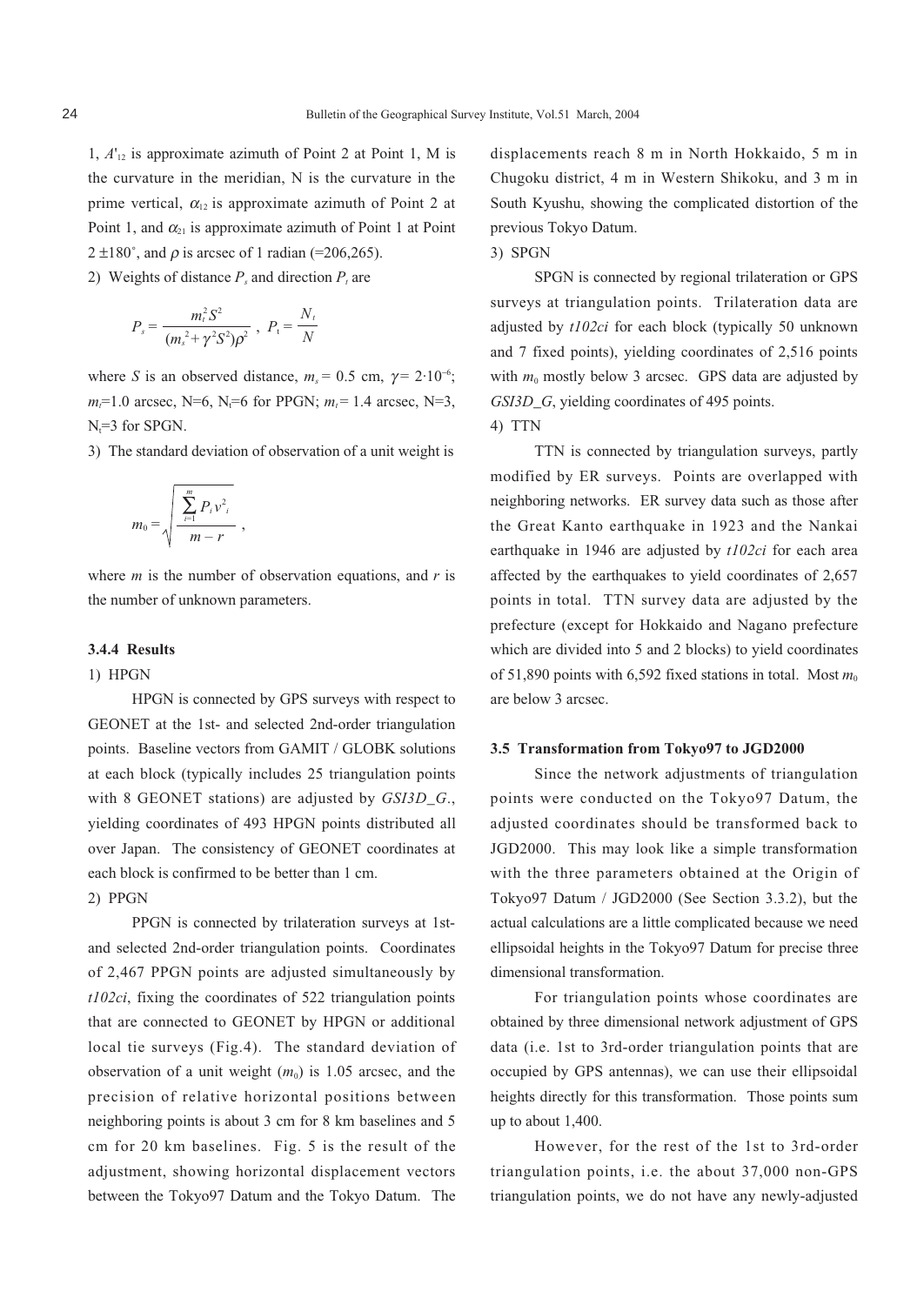

**Fig. 4** The network adjustment of the Primary Precise Geodetic Network (PPGN). There are 522 fixed points and 2,467 adjusted ones.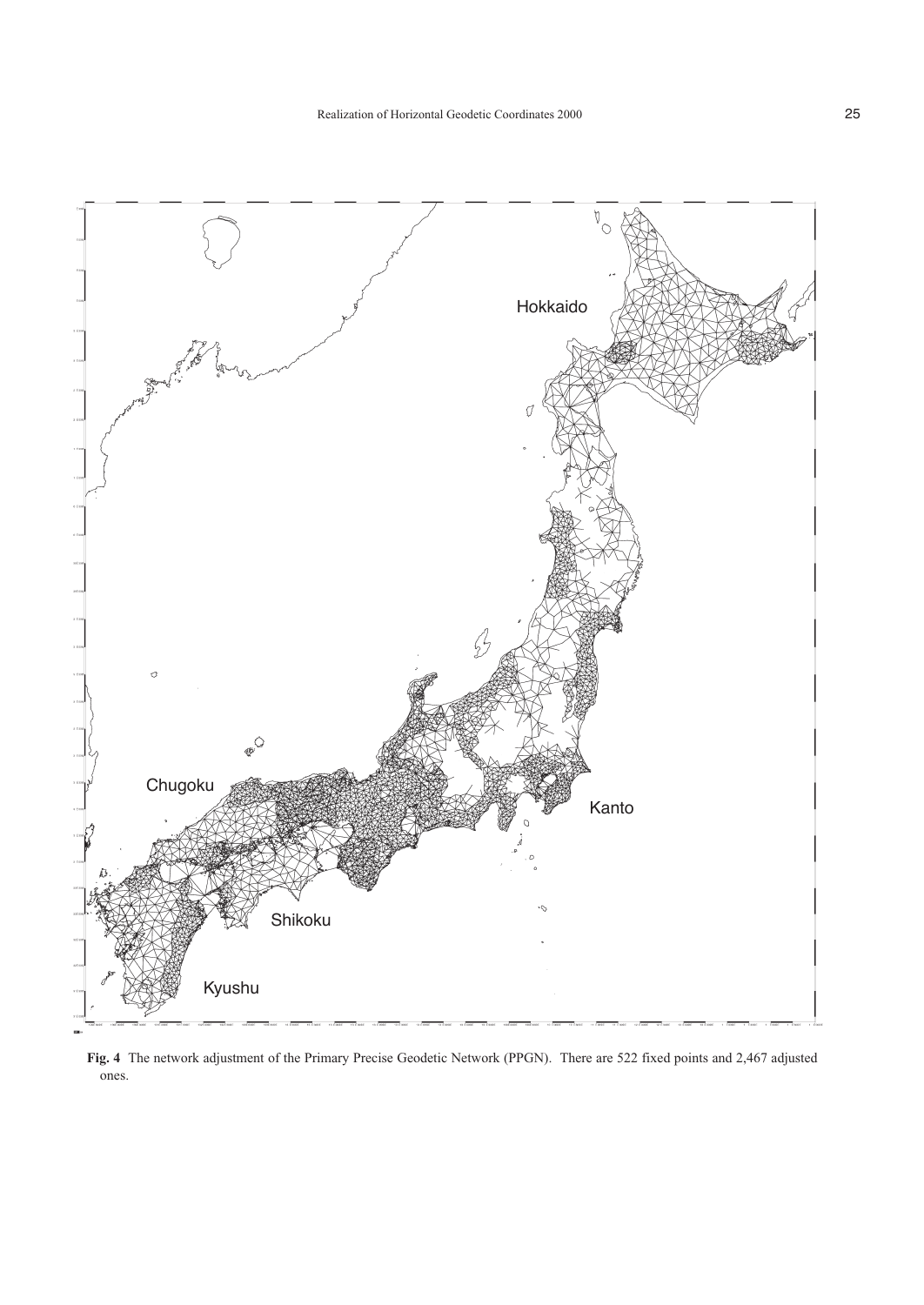

**Fig. 5** Horizontal displacement vectors between the Tokyo97 Datum and the Tokyo Datum at 2,467 primary control points (all of 1st-order triangulation points and selected 2nd-order triangulation points). Displacement vectors are defined as  $B_{T_0k_yo97}$  -  $B_{T_0k_yo97}$ and *LTokyo97* - *LTokyo*. These represent the internal distortions of the Tokyo Datum and have been used as the input to obtain local transformation parameters.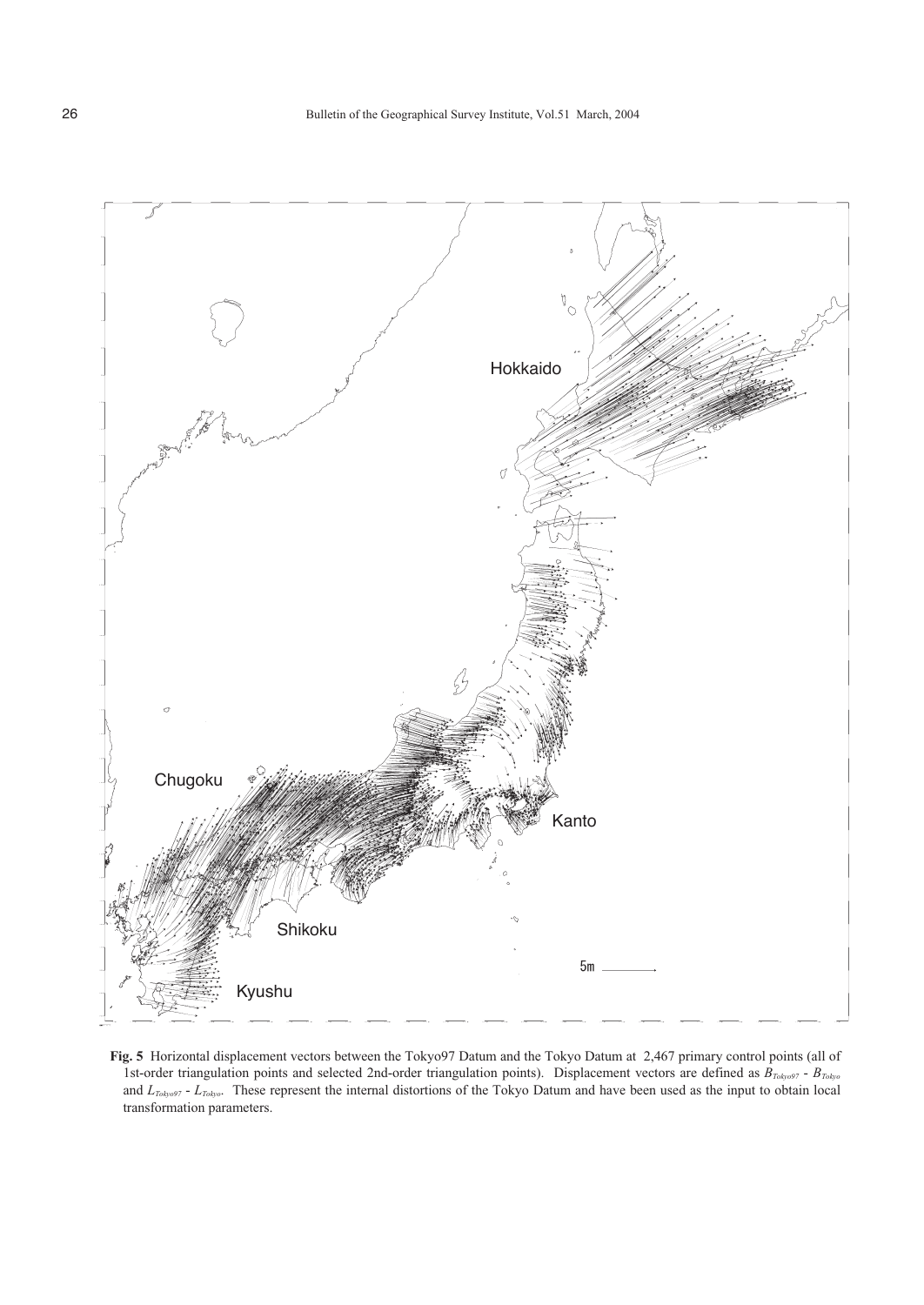ellipsoidal heights because only longitudes and latitudes are estimated by the horizontal network adjustments explained in the previous chapters. Recall that the update of heights of triangulation points is outside the target of the JGD2000 project.

Of course, those triangulation points have heights above the geoid, that were measured mainly by indirect leveling surveys connecting the leveling network of Japan. As is well known, an ellipsoidal height *He* is obtained by adding an orthometric height *Ho* and a geoidal height *Hg*, i.e.  $He = Ho + Hg$ .

In 1996, GSI published a numerical geoid model, "Geoid of Japan 96" (JGEOID96), that gives geoidal heights above the WGS-84 ellipsoid at any WGS-84 coordinates around Japan. This model is created by the integration of gravimetric geoid and GPS/Leveling survey data by the least squares collocation (Kuroda et al., 1997). At the start of calculation of Geodetic Coordinates 2000, JGEOID96 was the most reliable model, whose precision (RMS) was considered to be about 7 cm in flat lands and 20 cm in mountains. As described before, this model was used for obtaining the approximate ellipsoidal heights of triangulation points that are necessary for the reduction of EDM-observed lengths to the reference ellipsoid, and for the correction of such reduction that had been done using heights above the geoid in the past.

However, GSI was in time to release a more accurate geoid model by March 2001. This new model named "Geoid of Japan 2000" (GSIGEO2000) is the update of the previous model with more gravimetric and GPS/Leveling data and refined analysis methods, and is consistent and refers to JGD2000. The formal error of the least squares collocation is about 4.0 cm (Nakagawa et al., 2002).

To adopt the latest geoid model for coordinate transformation of non-GPS triangulation points from Tokyo97 to JGD2000, the following procedure was used for actual calculations. Suppose a triangulation point has the newly-adjusted latitude  $B_{Toky097}$  and longitude  $L_{Toky097}$ , with the original height *Ho*. Note that *Ho* is measured from the geoid, and is independent of the choice of a reference ellipsoid.

1) Obtain the geoidal height above the Bessel ellipsoid of

Tokyo97 using JGEOID96.

This is tricky because JGEOID96 refers to the WGS-84 ellipsoid. However, the following simple algorithm is confirmed to have enough accuracy for the conversion between nearly-aligned ellipsoids, and is implemented in a computer code named "jgeoidtrn97" (Tobita, 1997b).

- a) Transform the coordinates of a point on the Tokyo97 ellipsoid  $(B_{Toky97}, L_{Toky97}, 0)$  to WGS-84, obtaining new coordinates  $(B_{WGS-84}, L_{WGS-84}, dH)$ . This *dH* corresponds to the height of the Tokyo97 ellipsoid above the WGS-84 ellipsoid near the triangulation point (Fig.6).
- b) Refer to JGEOID96 at ( $B_{WGS-84}$ ,  $L_{WGS-84}$ ), obtaining the geoidal height of *HgWGS-84* above the WGS-84 ellipsoid.
- c) Subtract *dH* from  $Hg_{WGS-84}$  to obtain the geoidal height  $Hg_{Toky097}$  above the Tokyo97 ellipsoid.
- 2) Add *HgTokyo97* and *Ho*, obtaining the approximate ellipsoidal height *He'<sub>Tokyo97</sub>* of the considered point.



**Fig. 6** Schematic geometry of a simple geoidal height conversion between nearly-aligned ellipsoids.

- 3) Transform Tokyo97 coordinates (*BTokyo97*, *LTokyo97*, *He'Tokyo97*) to JGD2000 (*B'JGD2000*, *L'JGD2000*, *He'JGD2000*) using the three transformation parameters at the Origin. Since these are dependent on JGEOID96, and not the final Geodetic Coordinates 2000, they are marked with'.
- 4) Refer to GSIGEO2000 at (*B'JGD2000*, *L'JGD2000*), obtaining the geoidal height *H JGD2000* of the considered point above the GRS80 ellipsoid of JGD2000.
- 5) Add *HgJGD2000* to *Ho* to obtain the ellipsoidal height *HeJGD2000* of the considered point above the JGD2000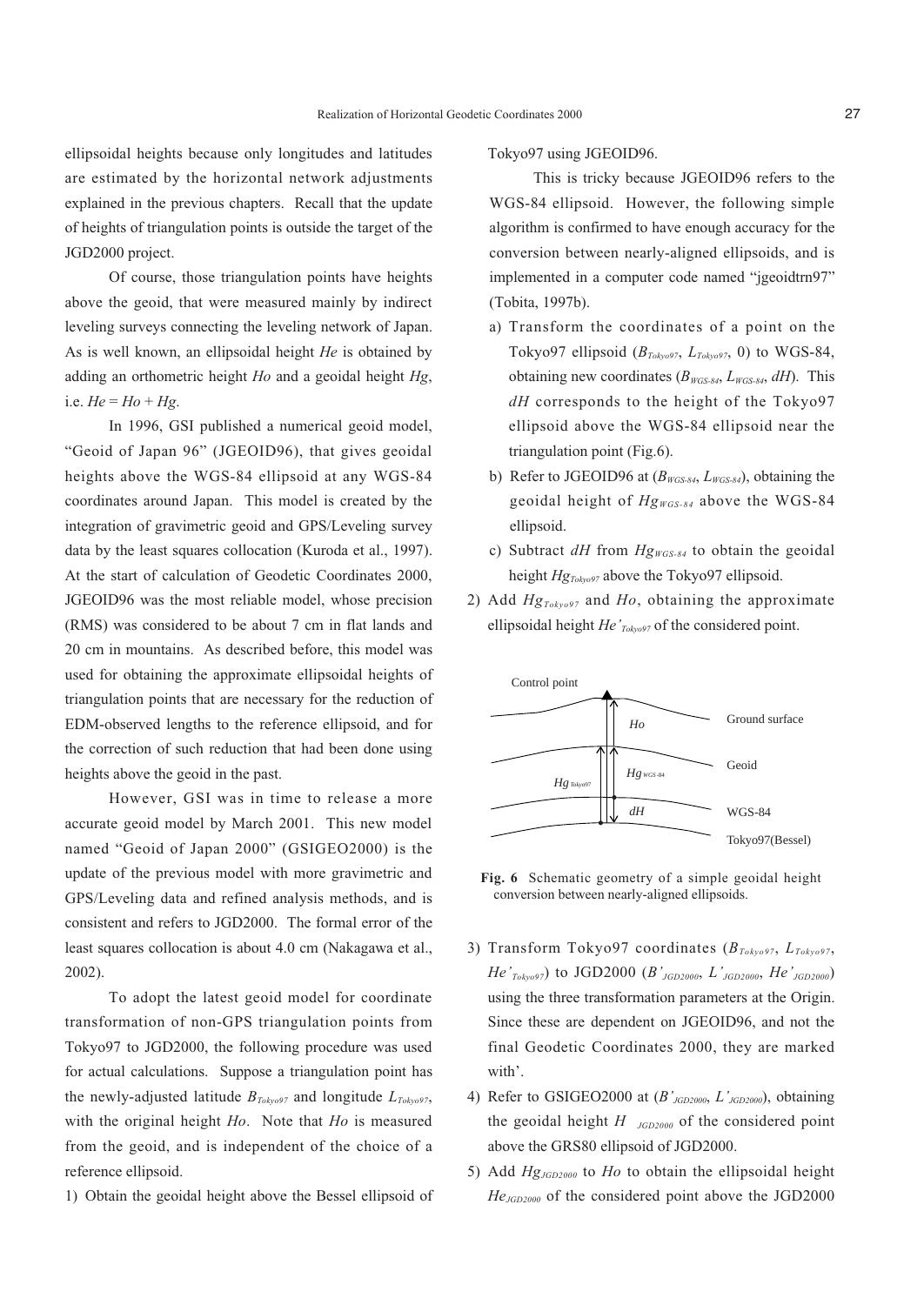ellipsoid.

- 6) Transform JGD2000 coordinates (*B'JGD2000*, *L'JGD2000*, *HeJGD2000*) to Tokyo97, obtaining (*B'Tokyo97*, *L'Tokyo97*,  $He<sub>Toky097</sub>$ ). *He<sub>Toky097</sub>* is the accurate ellipsoidal height of the considered point based on GSIGEO2000.
- 7) Transform Tokyo97 coordinates (*BTokyo97*, *LTokyo97*,  $He_{Toky_0q7}$  to JGD2000, obtaining the final Geodetic Coordinates 2000 (*BJGD2000*, *LJGD2000*) for non-GPS triangulation points.

The published Geodetic Coordinates 2000 contain the following positional information:

- newly-adjusted longitudes and latitudes based on the GRS80 ellipsoid in ITRF94 at 1997.0 epoch (= JGD2000),
- original heights of the Tokyo Datum, and
- geoidal heights above the GRS80 ellipsoid. Although these are derived from GSIGEO2000 for non-GPS triangulation points, they may deviate from GSIGEO2000 for GPS occupied triangulation points, where geoidal heights are determined by subtracting the heights above the sea-level from the adjusted ellipsoidal heights.

The last point implies an inconsistency problem of the height system in Geodetic Coordinates 2000, which should be handled in the near future.

# **4. Horizontal Geodetic Coordinates of 4th-order Triangulation Points by Transformation**

This chapter describes the determination of Geodetic Coordinates 2000 of the 4th-order triangulation points, which have been established for controlling cadastral surveys since the 1950s. Because re-adjustment of these 64,000 points was not realistic, we decided to take the second best method by introducing a precise datum transformation program named TKY2JGD that uses local transformation parameter tables determined from the coordinate differences of the 1st- to 3rd-order triangulation points between JGD2000 and Tokyo Datum.

# **4.1 Local Transformation Parameters from Tokyo Datum to JGD2000**

Employment of the Tokyo97 Datum enabled a two-

step transformation from the Tokyo Datum to ITRF94. The first step is a transformation from the Tokyo to Tokyo97 Datum. As shown in Fig.5, differences in latitude and longitude (dB, dL) at the 1st- to 3rd-order triangulation points are complicated and difficult to model with one set of transformation parameters. Therefore, local transformation parameters are defined at each 1-km grid (i.e. 30-second in latitude, 45-second in longitude) by interpolating *dB* and *dL* at those triangulation points. The second step from Tokyo97 to ITRF94 is straightforward as described in Section 3.3.2. TKY2JGD combines these two transformations.

The Kriging method was used to interpolate local transformation parameters for each grid. Though the Kriging method is computationally intensive, recent highpowered CPUs allow computation of 380,000 sets of parameters at each 1-km grid. The new algorithms and the small grid interval provided transformation precision of 1.4 cm (Tobita, 2002). The parameters also cover 58 island areas.

### **4.2 Transformation using TKY2JGD**

TKY2JGD is a convenient program that converts geodetic latitudes *B* and longitude *L* from the Tokyo Datum to JGD2000 within the precision of original 4thorder triangulation points in the Tokyo Datum. TKY2JGD reads the local transformation parameter table and conducts bilinear interpolation using parameters at four corners of a grid that includes the point concerned. Schematically, the Geodetic Coordinates of the 4th-order triangulation points are obtained by

$$
\begin{pmatrix} B \\ L \end{pmatrix}_{JGD2000} = \text{TKY } 2\text{JGD} \begin{pmatrix} B \\ L \end{pmatrix}_{\text{Toby}}.
$$

Note that height information is not explicitly required here. In general, transformation parameters depend on the ellipsoidal height of the position, because the surfaces of the two ellipsoids are slightly inclined. To reduce this error, an ellipsoidal height for each grid is required. Actually, TKY2JGD uses JGEOD96 and 50mspacing Digital Elevation Model (DEM) to calculate the ellipsoidal height for each grid by adding the geoidal height and the height above the sea-level.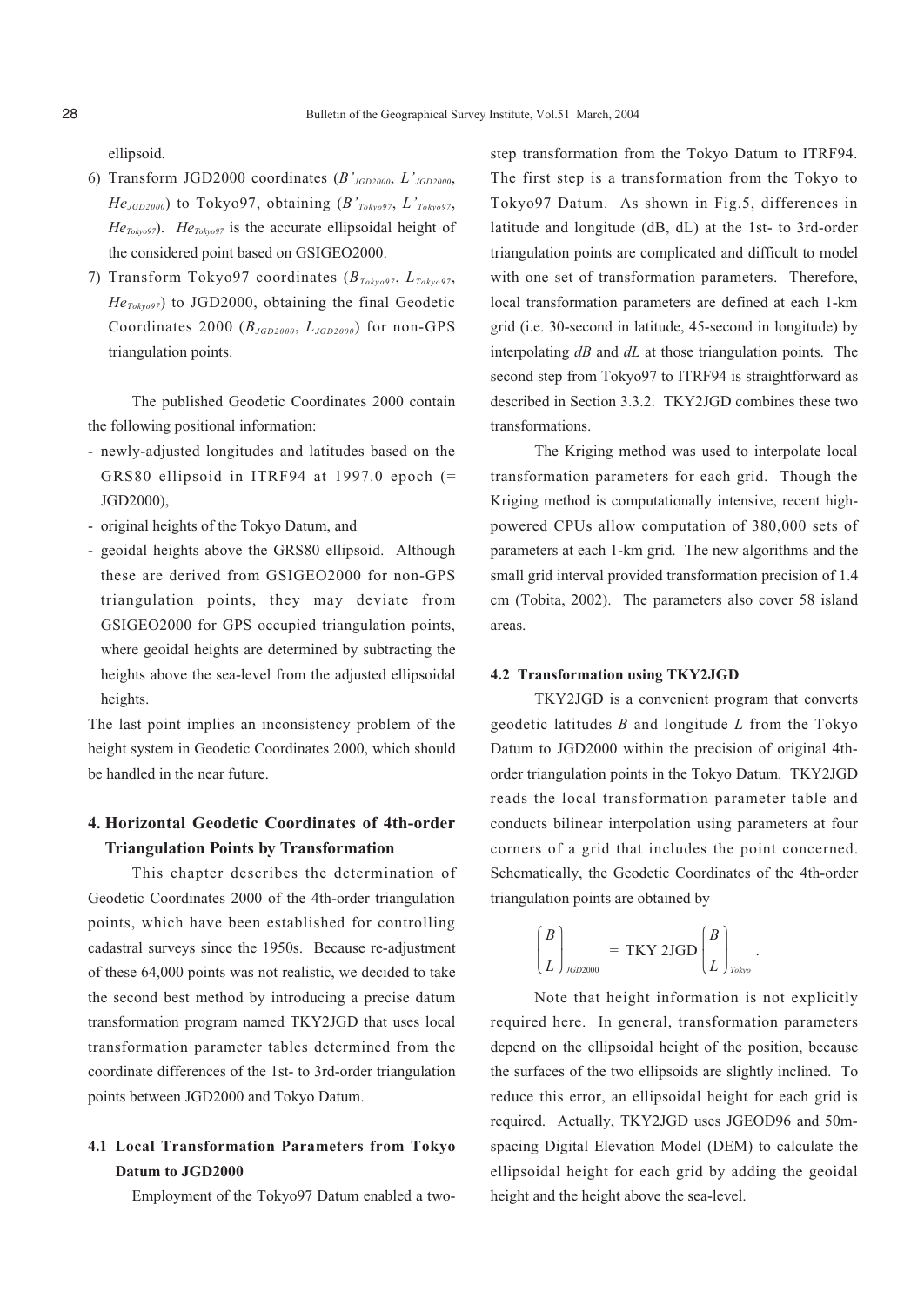To indicate regions that may have large transformation errors, mainly due to crustal deformation, an error index (square root of summation of squared gradient of dB or dL) was developed and the distribution of the index was mapped in color (Tobita, 2002). The grid data set and bilinear interpolation program can be used to transform coordinates of public control points and cartographic products, including digital maps in Geographic Information System.

## **5. Conclusions**

In April 2002, Japan introduced a new geodetic reference system named the Japanese Geodetic Datum 2000 (JGD2000). JGD2000 is a geocentric system compliant with the world standard, and is more precise than the preceding Tokyo Datum. This has brought a giant leap for the Japanese geospatial community, allowing GPS as a main tool for positioning without coordinate conversion.

It was in 1993 that an internal working group at the Geodetic Department of GSI started technical discussions on the modernization of the Japanese geodetic reference system. After 9 years of preparation and calculation, the new Geodetic Coordinates 2000 of horizontal control points, i.e. the realization of JGD2000, were released to the public when the revised Survey Act of Japan came into effect on April 1, 2002. Recent advancement of GPS surveying and the establishment of GEONET, together with the long term efforts on VLBI observations and its collocation with GPS, were essential to achieve the adoption of a geocentric reference system. Repeated survey data at triangulation points played a key role in the densification of JGD2000. Table 10 summarizes the survey data used for the network adjustment for Geodetic Coordinates 2000, indicating that Geodetic Coordinates 2000 are the fruits of a long term effort of geodetic surveys in Japan.

The recent change of the geodetic reference system of Japan from the Tokyo Datum to JGD2000 is an ongoing process to keep the system precise and up-to-date for the various demands of modern society. In rapidly changing Japan over tectonic plate converging zones, and with the approach of the information society, the future direction of the geodetic reference system requires special thought. We now have a vision towards the establishment of a Geo-Referencing Infrastructure for Dynamic Japan (GRID-Japan), which supports various user demands to locate objects with any required precision, anywhere, anytime in Japan (GSI, 2003b; Komaki et al., 2003). Efforts to establish a semi-dynamic datum with online control point database have begun. At the same time, revision of the heights of triangulation points is now under preparation.

**Table 10** Survey data used in the network adjustment for the realization of JGD2000 (as Geodetic Coordinates 2000)

| <b>Control Points</b><br>Survey Data Used                             | <b>VLBI</b><br>stations | Permanent<br>GPS<br>stations<br>(GEONET) | Primary<br>control<br>points* | 1st to 3rd<br>order<br>triangulation<br>points | 4th order<br>triangulation<br>points |
|-----------------------------------------------------------------------|-------------------------|------------------------------------------|-------------------------------|------------------------------------------------|--------------------------------------|
| Space Geodetic<br>Network                                             | 7                       | 951                                      | 1                             |                                                |                                      |
| <b>Highly Precise</b><br>Geodetic Network<br>(HPGN) surveys           |                         |                                          | 493                           |                                                |                                      |
| Connection surveys<br>with GEONET                                     |                         |                                          | 72                            | 261                                            | 68                                   |
| <b>Primary Precise</b><br><b>Geodetic Network</b><br>(PPGN) Suveys    |                         |                                          | 2,446                         |                                                |                                      |
| <b>Secondary Precise</b><br><b>Geodetic Network</b><br>(SPGN) Surveys |                         |                                          | 14                            | 3,069                                          |                                      |
| Earthquake<br>Recovery (ER)<br>Surveys                                |                         |                                          |                               | 2,657                                          |                                      |
| 3rd order<br>Triangulation<br>Network (TTN)<br>Surveys                |                         |                                          |                               | **51,970                                       |                                      |
| <b>Isolated Islands</b><br><b>Connection Surveys</b>                  |                         |                                          |                               | 97                                             | 5                                    |
| Total                                                                 | $\overline{7}$          | 951                                      | 3,026                         | **58,054                                       | 73                                   |
|                                                                       |                         |                                          |                               |                                                |                                      |

Part of 1st and 2nd order triangulation points that have been occupied by EDM at PPGN surveys Sum of network adjusted points at each block. Includes overlapping points with adjacent blocks

#### **Acknowledgements**

The calculation of Geodetic Coordinates 2000 is the fruit of many years' collective efforts of geodesists and surveyors working for GSI. In writing this review, the authors referred to numerous internal reports written by the staff of GSI that are not explicitly mentioned in the references. In appreciation, here follow the names of the authors of those reports: T. Narita, S. Saga, K. Maruyama, T. Kawahara, K. Ochi, T. Kagawa, M. Ishihara, K. Sugita, M. Tobita, Y. Notazawa, K. Sugihara, Y. Takahashi, T. Inoue, H. Hamazaki, H. Hiari, M. Aiba, and Y. Fukuzaki. The authors are also indebted to Mr. M. Kaidzu for his valuable comments to improve the quality of the paper.

The Generic Mapping Tools (GMT) were used to